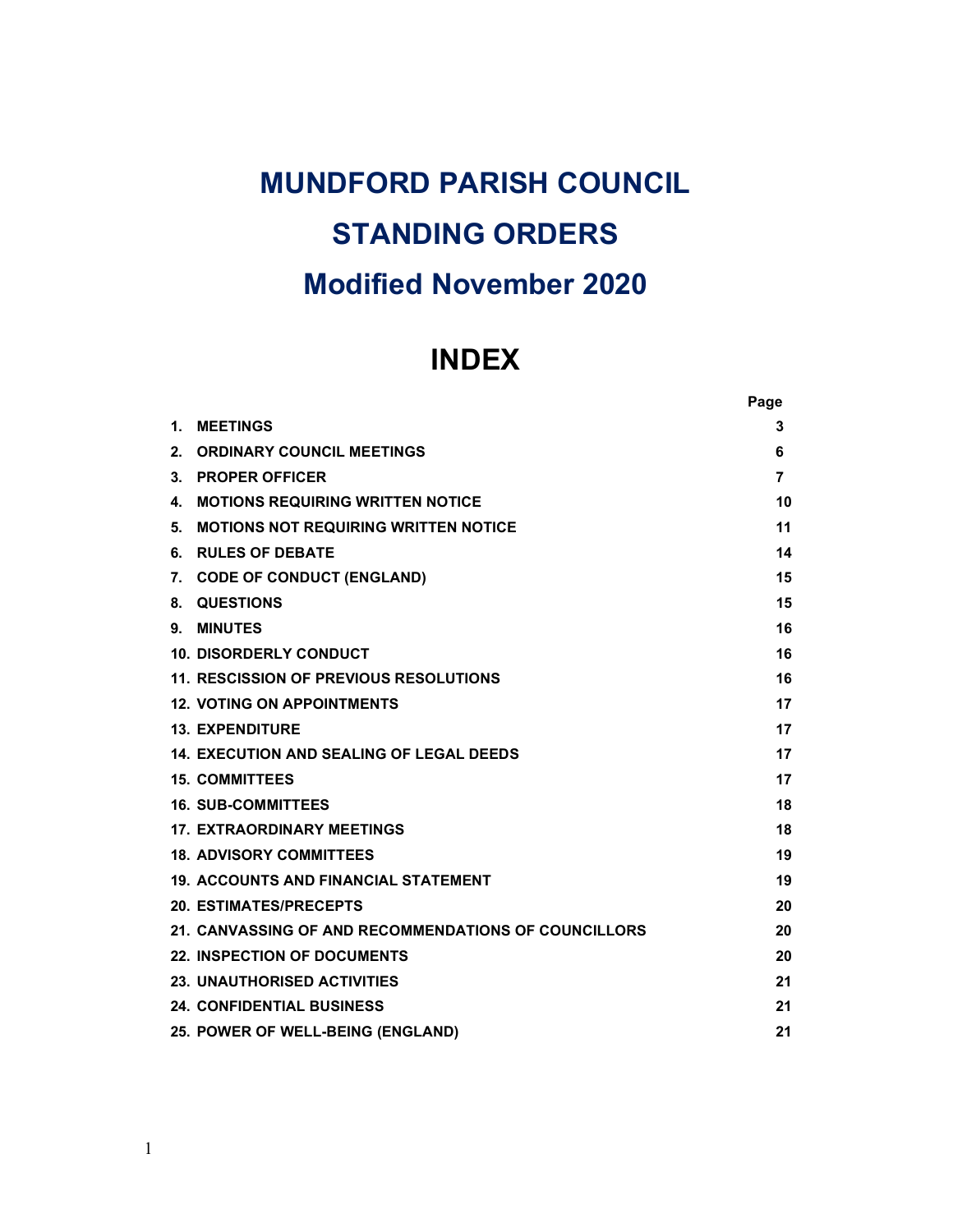| 26. MATTERS AFFECTING COUNCIL EMPLOYEES                      | 22 |
|--------------------------------------------------------------|----|
| 27. FREEDOM OF INFORMATION ACT 2000                          | 22 |
| <b>28. RELATIONS WITH THE PRESS/MEDIA</b>                    | 22 |
| 29. LIAISON WITH DISTRICT AND COUNTY OR UNITARY COUNCILLORS  | 23 |
| <b>30. FINANCIAL MATTERS</b>                                 | 23 |
| 31. ALLEGATIONS OF BREACHES OF THE CODE OF CONDUCT           | 25 |
| 32. VARIATION, REVOCATION AND SUSPENSION OF STANDIONG ORDERS | 26 |
| 33. STANDING ORDERS TO BE GIVEN TO THE COUNCILLORS           | 26 |
| 34. GENERAL DATA PROTECTION REGULATIONS (EU)2016/679         | 27 |

NOTE: RESPONSIBLE FINANCIAL OFFICER IS REFERRED TO AS THE 'PROPER OFFICER' IN SOME SECTIONS OF THIS DOCUMENT.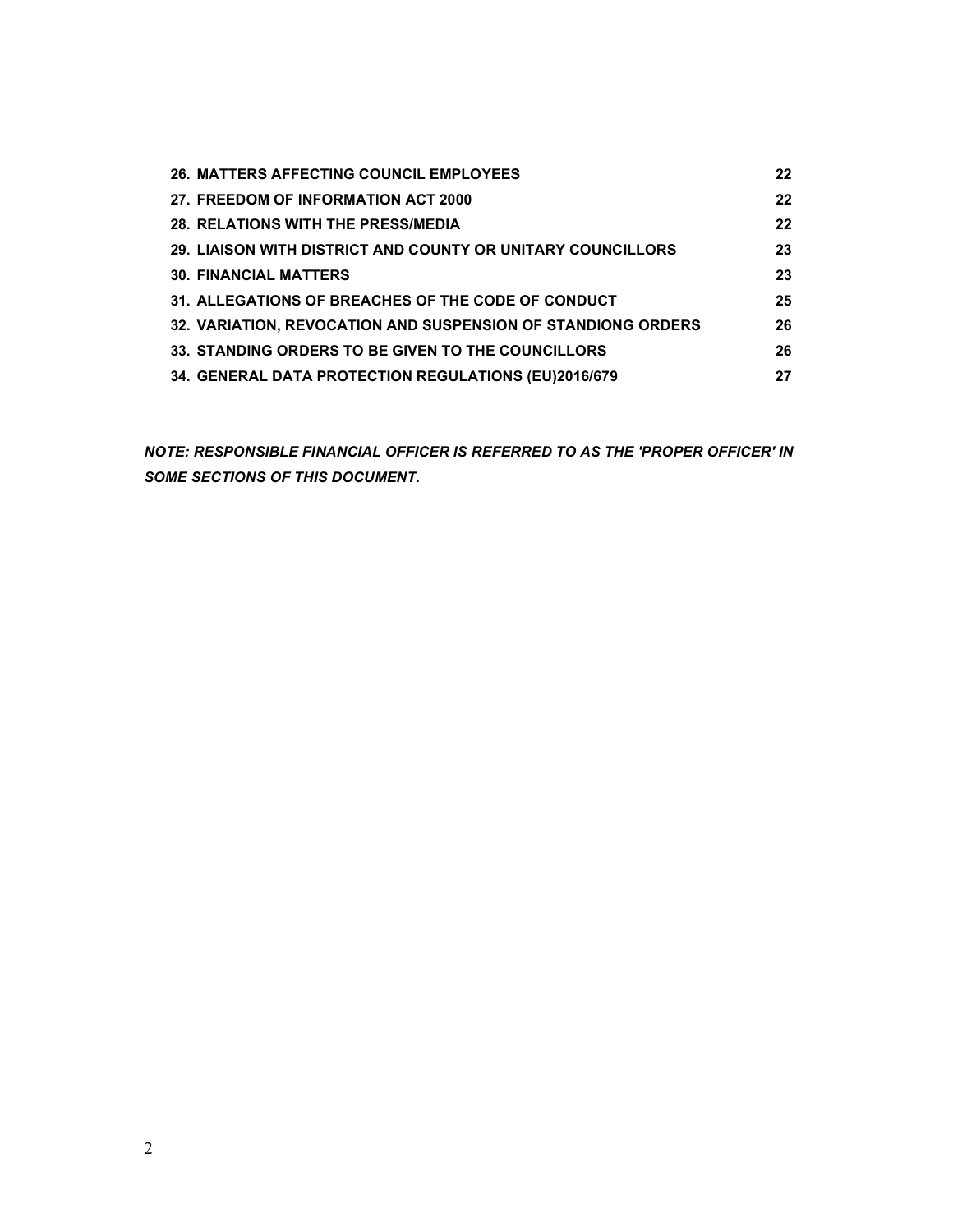(Fields in bold statutes mandatory for full council meetings or for committee meetings)

## 1 Meetings

- a Meetings shall not take place in premises, which at the time of the meeting, are used for the supply of alcohol unless no other premises are available free of charge or at a reasonable cost.
- b When calculating the 3 clear days for notice of a meeting to councillors and the public, the day on which notice was issued, the day of the meeting, a Sunday, a day of the Christmas break, a day of the Easter break or of a bank holiday or a day appointed for public thanksgiving or mourning shall not count.
- c The minimum three clear days' public notice for a meeting does not include the day on which the notice was issued or the day of the meeting unless the meeting is convened at short notice.
- d Meetings shall be open to the public unless their presence is prejudicial to the public interest by reason of the confidential nature of the business to be transacted or for other special reasons. The public's exclusion from part or all of a meeting shall be by a resolution which shall give reasons for the public's exclusion.
- e Subject to standing order 1(d) above, members of the public are permitted to participate in the initial part of the meeting as scheduled in the Agenda
- f The period of time the public are permitted to make representations is at the Chairman's discretion but shall be generally be restricted to 15 minutes.
- g Subject to standing order 1(f) above, each member of the public is entitled to speak once only in respect of business itemised on the agenda and shall not speak for more than 3 minutes.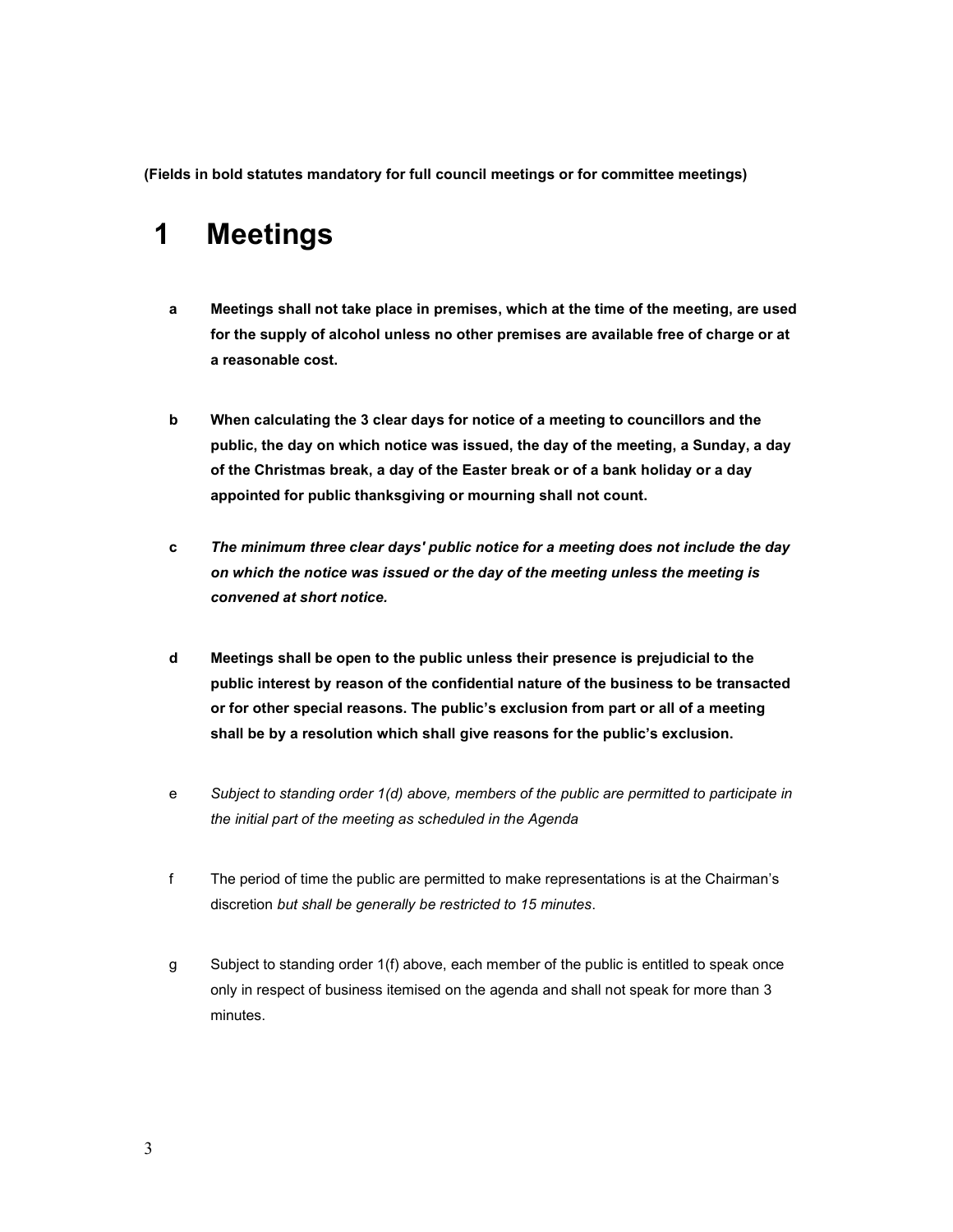- h In accordance with standing order 1(e) above, a question asked by a member of the public during a public participation session at a meeting shall not require a response or debate.
- i In accordance with standing order 1(h) above, the Chairman may direct that a response to a question posed by a member of the public be referred to a Councillor for a oral response or to an employee for a written or oral response.
- j A record of a public participation session at a meeting shall be included in the minutes of that meeting.
- k A person shall raise his hand when requesting to speak.
- l Any person speaking at a meeting shall address his comments to the Chairman.
- m Only one person is permitted to speak at a time. If more than one person wishes to speak, the Chairman shall direct the order of speaking.
- n Photographing, recording, broadcasting or transmitting the proceedings of a meeting by any means is not permitted without the Council's prior (written) consent.
- o In accordance with standing order 1(c) above, the press shall be provided reasonable facilities for the taking of their report of all or part of a meeting at which they are entitled to be present.
- p Subject to standing orders which indicate otherwise, anything authorised or required to be done by, to or before the Chairman may in his absence be done by, to or before the Vice-Chairman (if any).
- q The Chairman, if present, shall preside at a meeting. If the Chairman is absent from a meeting, the Vice-Chairman, if present, shall preside. If both the Chairman and the Vice-Chairman are absent from a meeting, a Councillor as chosen by the Councillors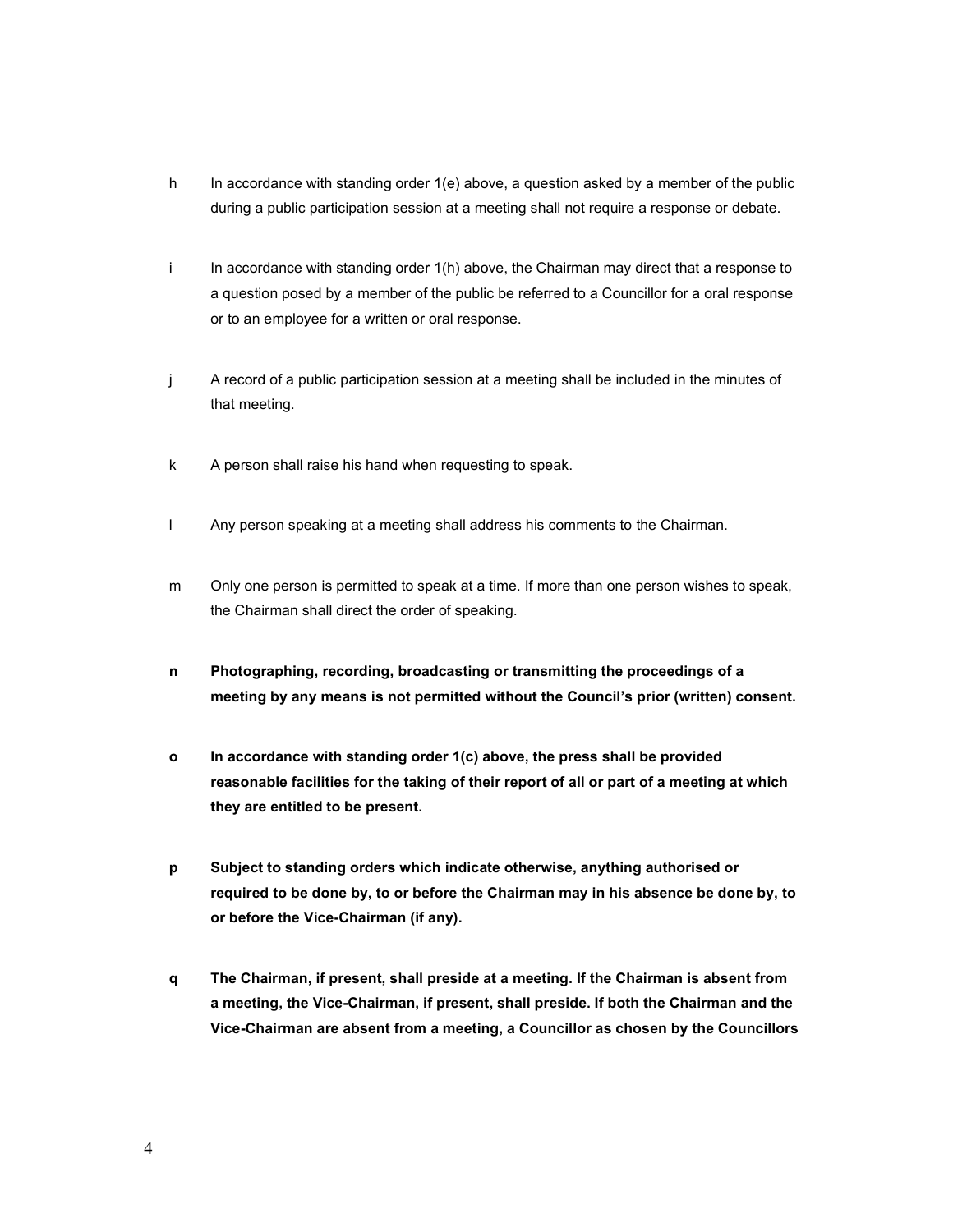present at the meeting shall preside at the meeting.

- r Subject to model standing order 1 (y) below, all questions at a meeting shall be decided by a majority of the Councillors present and voting thereon.
- s The Chairman may give an original vote on any matter put to the vote, and in the case of an equality of votes may exercise his casting vote whether or not he gave an original vote. (See also standing orders 2 (i) and (j) below.)
- t Unless standing orders provide otherwise, voting on any question shall be by a show of hands. At the request of a Councillor, the voting on any question shall be recorded so as to show whether each councillor present and voting gave his vote for or against that question. Such a request shall be made before moving on to the next item of business on the agenda.
- u The minutes of a meeting shall record the names of councillors present and absent.
- v If prior to a meeting, a Councillor has submitted reasons for his absence at the meeting which is then approved by a resolution, such resolution shall be recorded in the minutes of the meeting at which the approval was given.
- w The code of conduct adopted by the Council shall apply to councillors in respect of the entire meeting.
- x An interest arising from the code of conduct adopted by the Council, the existence and nature of which is required to be disclosed by a Councillor at a meeting shall be recorded in the minutes. (See also standing orders 7 and 8 below.)
- y No business may be transacted at a meeting unless at least one third of the whole number of members of the Council are present and in no case shall the quorum of a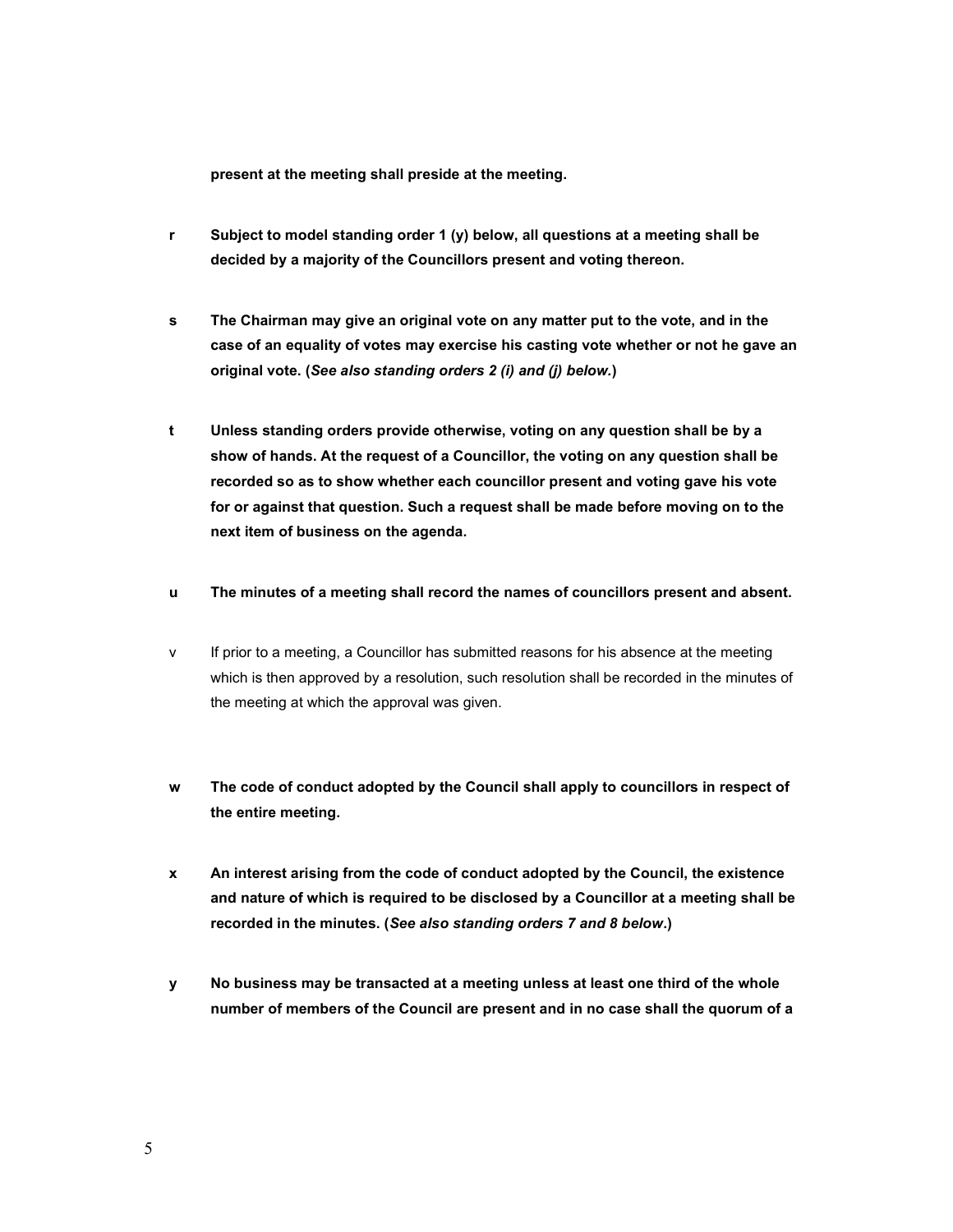meeting be less than 3.

- z If a meeting is or becomes inquorate no business shall be transacted and the meeting shall be adjourned. Any outstanding business of a meeting so adjourned shall be transacted at a following meeting.
	- a Meetings shall not exceed a period of 3 hours.
	- bb The minutes of a meeting shall include an accurate record of the following:
		- i. the time and place of the meeting;
		- ii. the names of councillors who are present and the names of councillors who are absent;
		- iii. interests that have been declared by councillors and noncouncillors with voting rights;
		- iv. the grant of dispensations (if any) to councillors and noncouncillors with voting rights;
		- v. whether a councillor or non-councillor with voting rights left the meeting when matters that they held interests in were being considered;
		- vi. if there was a public participation session; and
		- vii. the resolutions made.

## 2 Ordinary Council meetings

See also standing order 1 above

- a In an election year, the annual meeting of the Council shall be held on or within 14 days following the day on which the new councillors elected take office.
- b In a year which is not an election year, the annual meeting of a Council shall be held on such day in May as the Council may direct.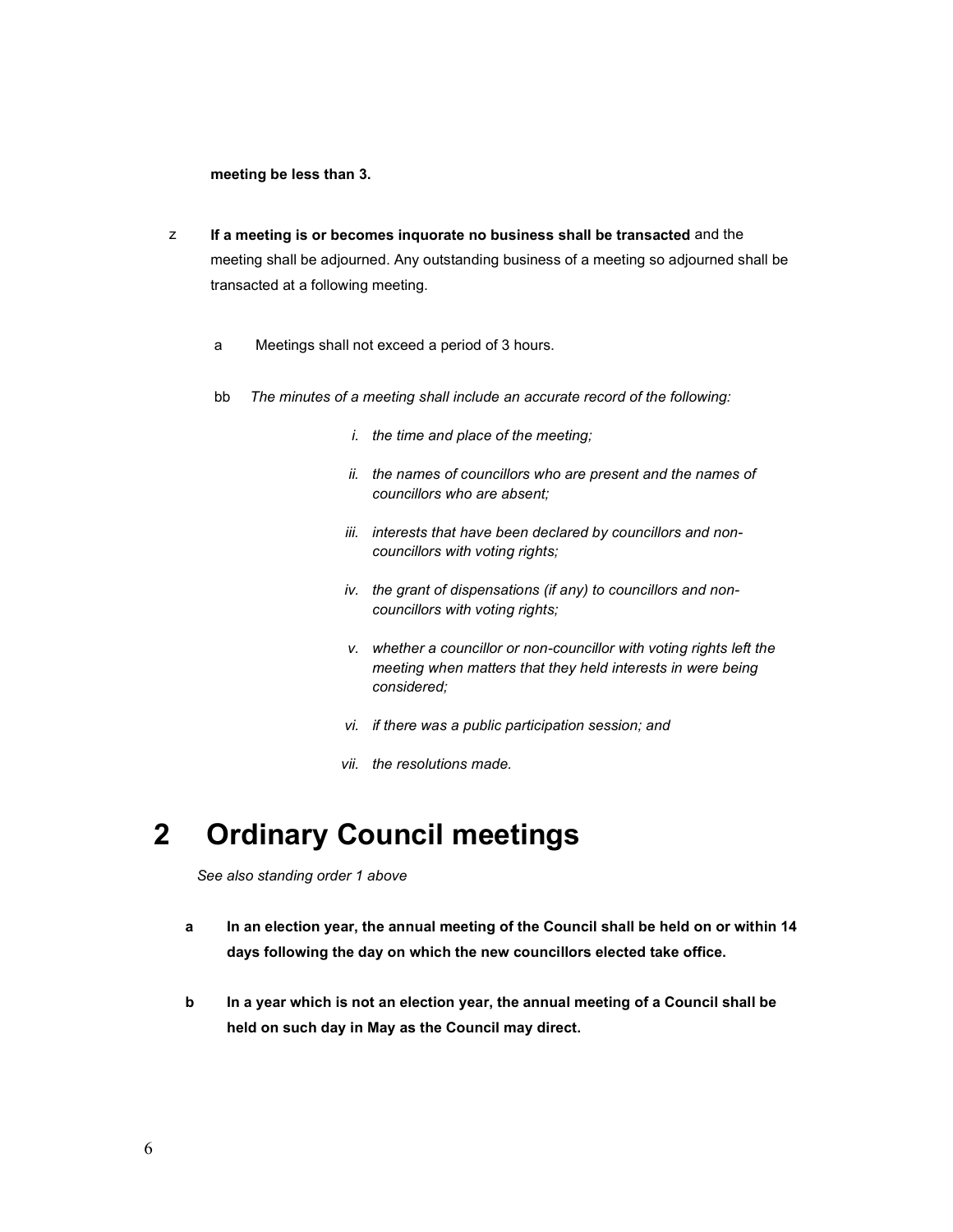- c If no other time is fixed, the annual meeting of the Council shall take place at 7pm.
- d In addition to the annual meeting of the Council, at least three other ordinary meetings shall be held in each year on such dates and times as the Council directs.
- e The election of the Chairman and Vice-Chairman (if any) of the Council shall be the first business completed at the annual meeting of the Council.
- f The Chairman of the Council, unless he has resigned or becomes disqualified, shall continue in office and preside at the annual meeting until his successor is elected at the next annual meeting of the Council.
- g The Vice-Chairman of the Council, if any, unless he resigns or becomes disqualified, shall hold office until immediately after the election of the Chairman of the Council at the next annual meeting of the Council.
- h In an election year, if the current Chairman of the Council has not been re-elected as a member of the Council, he shall preside at the meeting until a successor Chairman of the Council has been elected. The current Chairman of the Council shall not have an original vote in respect of the election of the new Chairman of the Council but must give a casting vote in the case of an equality of votes.
- i In an election year, if the current Chairman of the Council has been re-elected as a member of the Council, he shall preside at the meeting until a new Chairman of the Council has been elected. He may exercise an original vote in respect of the election of the new Chairman of the Council and must give a casting vote in the case of an equality of votes.
- j Following the election of the Chairman of the Council and Vice-Chairman (if any) of the Council at the annual meeting of the Council, the order of business shall be as follows.
	- i. In an election year, delivery by the Chairman of the Council and councillors of their acceptance of office forms unless the Council resolves for this to be done at a later date. In a year which is not an election year, delivery by the Chairman of the Council of his acceptance of office form unless the Council resolves for this to be done at a later date.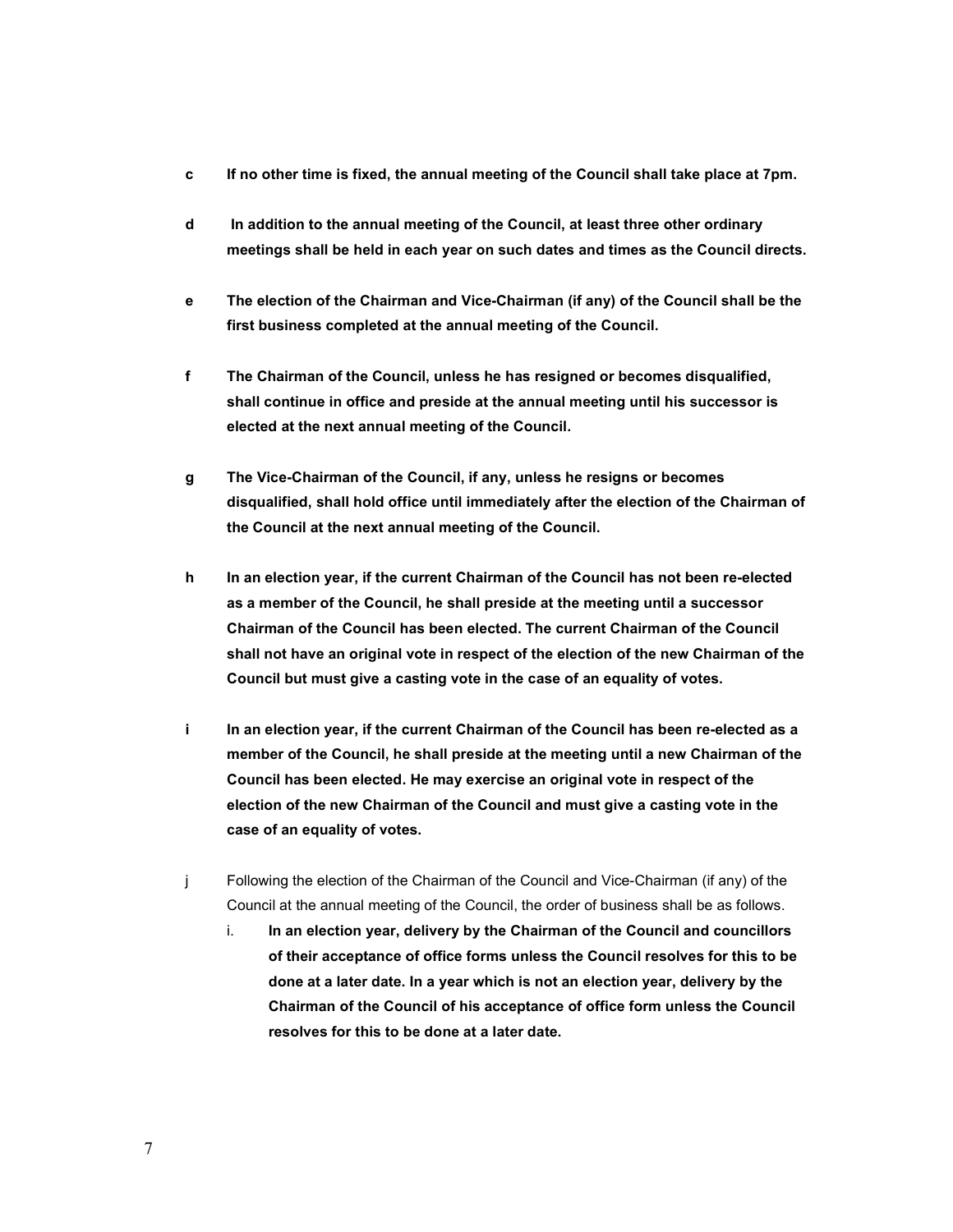- ii. Confirmation of the accuracy of the minutes of the last meeting of the Council and to receive and note minutes of and/or to determine recommendations made by committees.
- iii. Review of representation on or work with external bodies and arrangements for reporting back.
- iv. In a year of elections, if a Council's period of eligibility to exercise the power of wellbeing expired the day before the annual meeting, to review and make arrangements to reaffirm eligibility.
- v. Review of inventory of land and assets including buildings and office equipment.
- vi. Review and confirmation of arrangements for insurance cover in respect of all insured risks.
- vii. Review of the Council's and/or employees' memberships of other bodies.
- viii. Setting the dates, times and place of ordinary meetings of the full Council for the year ahead.

#### 3 Proper Officer

- a The Council's Proper Officer shall be either (i) the clerk or such other employee as may be nominated by the Council from time to time or (ii) such other employee appointed by the Council to undertake the role of the Proper Officer during the Proper Officer's absence. The Proper Officer and the employee appointed to act as such during the Proper Officer's absence shall fulfil the duties assigned to the Proper Officer in standing orders.
- b The Council's Proper Officer shall do the following.
	- i. Sign and serve on councillors by delivery or post, or by electronic means at their residences a summons confirming the time, date, venue and the agenda of a meeting of the Council and a meeting of a committee and sub-committee at least 3 clear days before the meeting.
	- ii. Give public notice of the time, date, venue and agenda at least 3 clear days before a meeting of the Council or a meeting of a committee or a subcommittee (provided that the public notice with agenda of an extraordinary meeting of the Council convened by councillors is signed by them).
	- iii. Subject to standing orders 4(a)–(e) below, include in the agenda all motions in the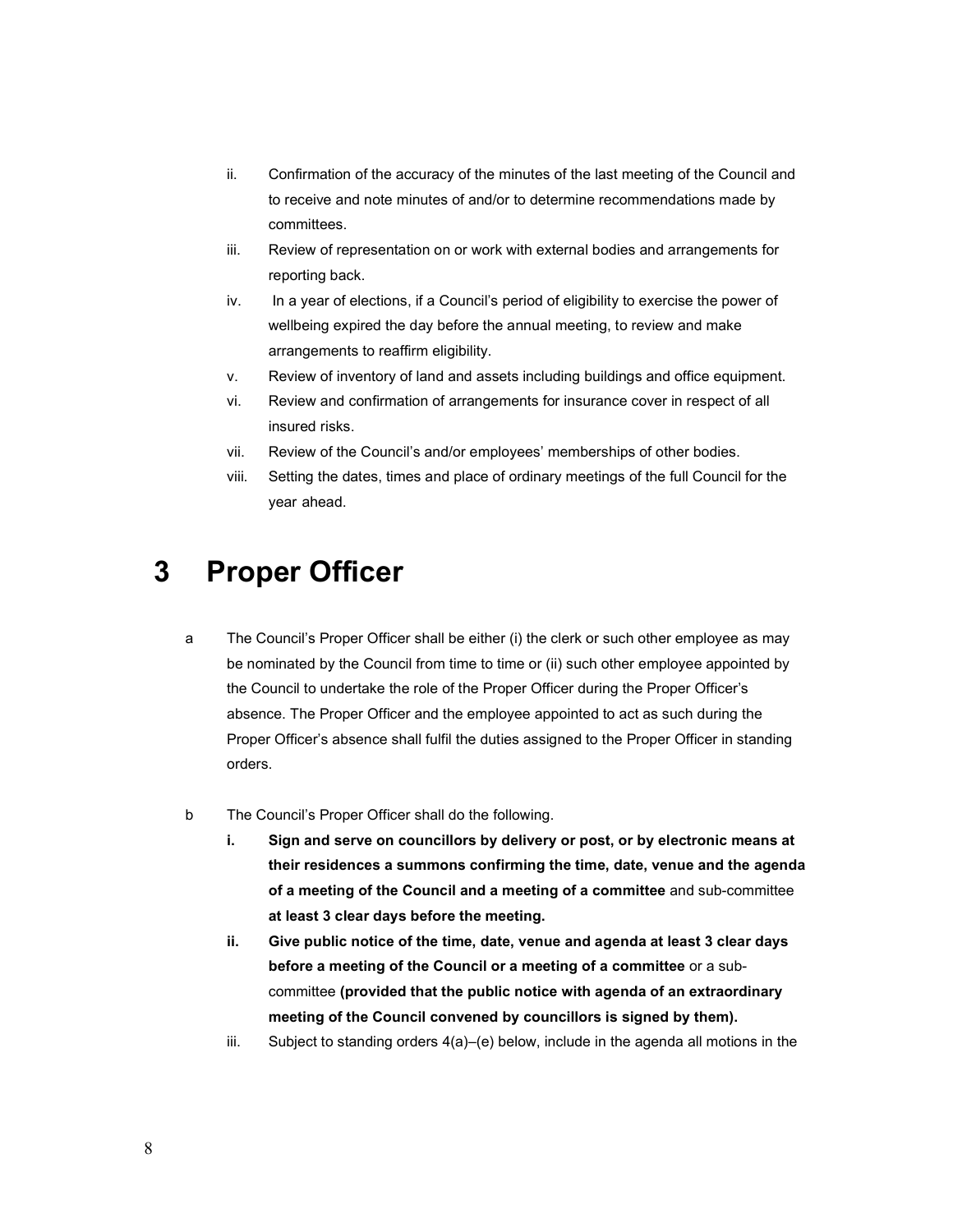order received unless a councillor has given written notice at least 10 days before the meeting confirming his withdrawal of it.

- iv. Convene a meeting of full Council for the election of a new Chairman of the Council, occasioned by a casual vacancy in his office, in accordance with standing order [3(b)i] OR [3(b)ii] above.
- v. Make available for inspection the minutes of meetings.
- vi. Receive and retain copies of byelaws made by other local authorities.
- vii. Receive and retain declarations of acceptance of office from councillors.
- viii. Retain a copy of every councillor's register of interests and any changes to it and keep copies of the same available for inspection.
- ix. Keep proper records required before and after meetings;
- x. Process all requests made under the Freedom of Information Act 2000 and Data Protection Act 1998, in accordance with and subject to the Council's procedures relating to the same.
- xi. Receive and send general correspondence and notices on behalf of the Council except where there is a resolution to the contrary.
- xii. Manage the organisation, storage of and access to information held by the Council in paper and electronic form.
- xiii. Arrange for legal deeds [to be sealed using the Council's common seal] OR [to be signed by 2 councillors] and witnessed (See also model standing orders 14(a) and (b).)
- xiv. Arrange for the prompt authorisation, approval, and instruction regarding any payments to be made by the Council in accordance with the Council's financial regulations.
- xv. Record every planning application notified to the Council and the Council's response to the local planning authority;
- xvi. Refer a planning application received by the Council to the Chairman or in his absence the Vice-Chairman of the Council within 2 working days of receipt to facilitate an extraordinary meeting if the nature of a planning application requires consideration before the next ordinary meeting of the Council.
- xvii. Retain custody of the seal of the Council (if any) which shall not be used without a resolution to that effect.
- xviii. Action or undertake activity or responsibilities instructed by resolution or contained in standing orders.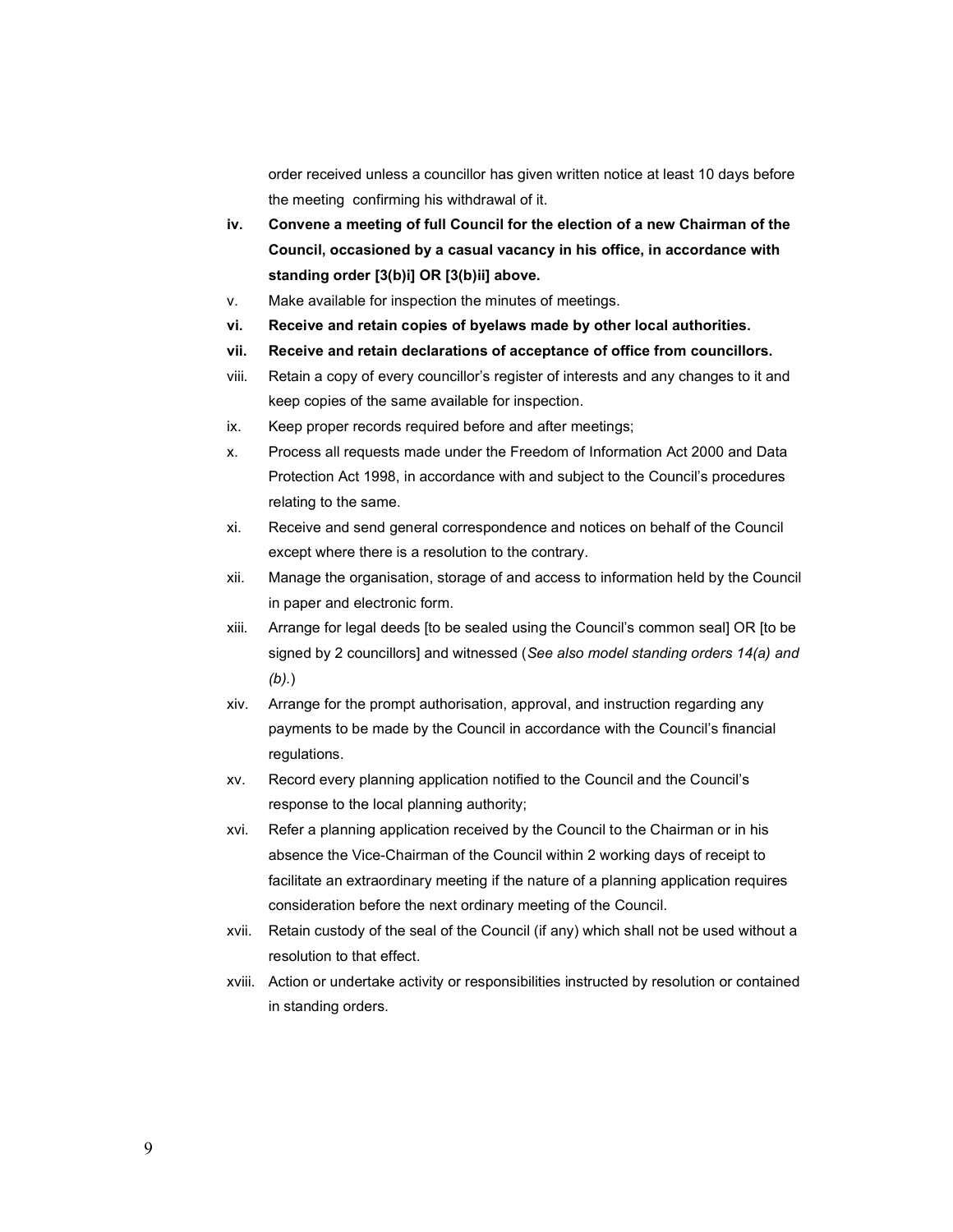#### 4 Motions requiring written notice

- a In accordance with standing order 3(b)(iii) above, no motion may be moved at a meeting unless it is included in the agenda and the mover has given written notice of its wording to the Council's Proper Officer at least 10 clear days before the next meeting.
- b The Proper Officer may, before including a motion in the agenda received in accordance with standing order 4(a) above, correct obvious grammatical or typographical errors in the wording of the motion.
- c If the Proper Officer considers the wording of a motion received in accordance with standing order 4(a) above is not clear in meaning, the motion shall be rejected until the mover of the motion resubmits it in writing to the Proper Officer in clear and certain language at least 10 clear days before the meeting.
- d If the wording or nature of a proposed motion is considered unlawful or improper, the Proper Officer shall consult with the Chairman of the forthcoming meeting or, as the case may be, the Councillors who have convened the meeting, to consider whether the motion shall be included or rejected in the agenda.
- e Having consulted the Chairman or councillors pursuant to standing order 4(d) above, the decision of the Proper Officer as to whether or not to include the motion in the agenda shall be final.
- f Notice of every motion received in accordance with the Council's standing orders shall be recorded in the minutes.
- g Every motion rejected in accordance with the Council's standing orders shall be duly recorded in the minutes.
- h Every motion and resolution shall relate to the Council's statutory functions, powers and lawful obligations or shall relate to an issue which specifically affects the Council's area or its residents.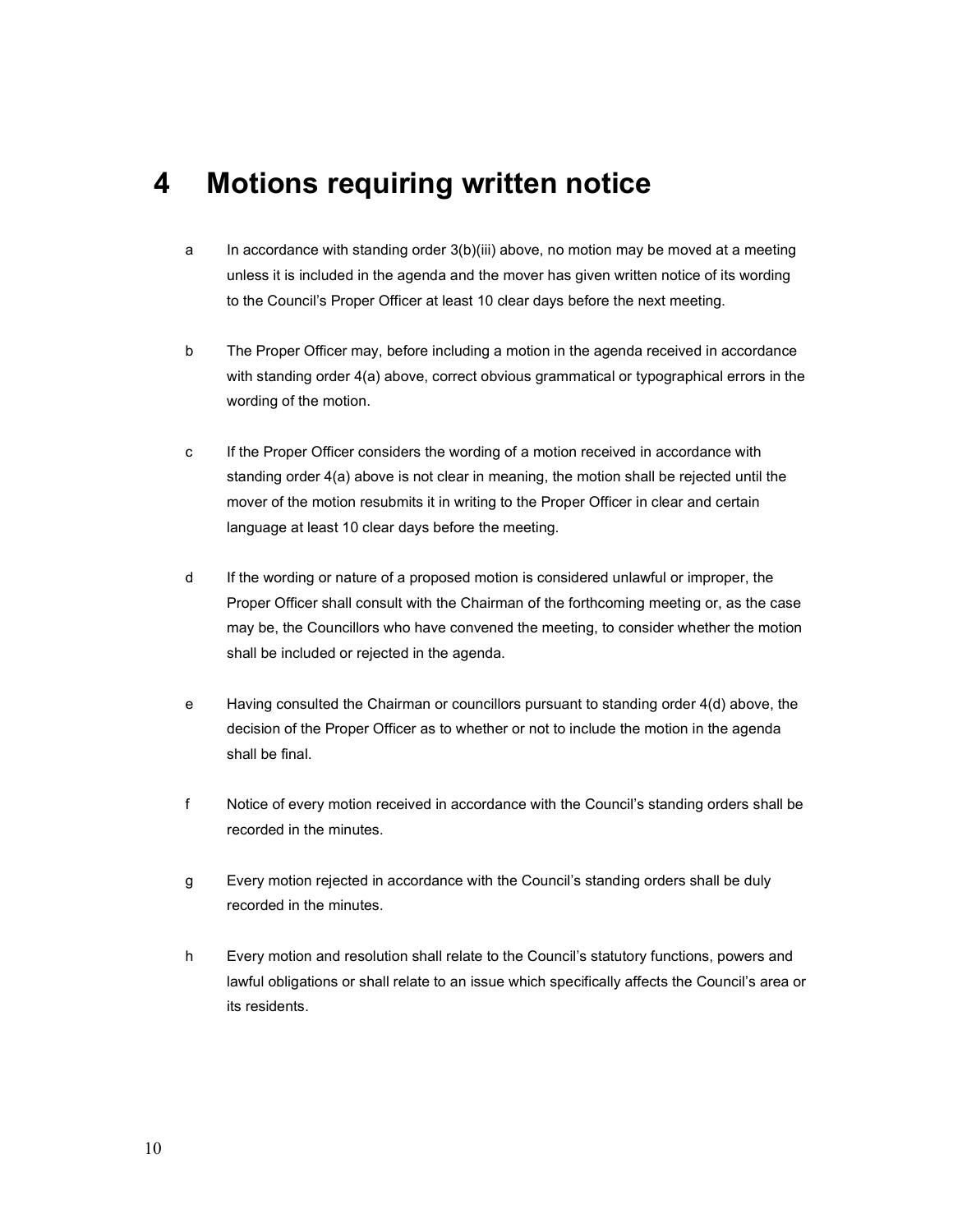#### 5 Motions not requiring written notice

- a Motions in respect of the following matters may be moved without written notice.
	- i. To appoint a person to preside at a meeting.
	- ii. To approve the absences of councillors.
	- iii. To approve the accuracy of the minutes of the previous meeting.
	- iv. To correct an inaccuracy in the minutes of the previous meeting.
	- v. To dispose of business, if any, remaining from the last meeting.
	- vi. To alter the order of business on the agenda for reasons of urgency or expedience.
	- vii. To proceed to the next business on the agenda.
	- viii. To close or adjourn debate.
	- ix. To refer by formal delegation a matter to a committee or to a sub-committee or an employee.
	- x. To appoint a committee or sub-committee or any councillors (including substitutes) thereto.
	- xi. To receive nominations to a committee or sub-committee.
	- xii. To dissolve a committee or sub-committee.
	- xiii. To note the minutes of a meeting of a committee or sub-committee.
	- xiv. To consider a report and/or recommendations made by a committee or a subcommittee or an employee.
	- xv. To consider a report and/or recommendations made by an employee, professional advisor, expert or consultant.
	- xvi. To authorise legal deeds [to be sealed by the Council's common seal] OR [signed by two councillors] and witnessed. (See standing orders 14(a) and (b) below.)
	- xvii. To authorise payments of monies.
	- xviii. To amend a motion relevant to the original or substantive motion under consideration which shall not have the effect of nullifying it.
	- xix. To extend the time limit for speeches.
	- xx. To exclude the press and public for all or part of a meeting.
	- xxi. To silence or exclude from the meeting a Councillor or a member of the public for disorderly conduct.
	- xxii. To give the consent of the Council if such consent is required by standing orders.
	- xxiii. To suspend any standing order except those which are mandatory by law.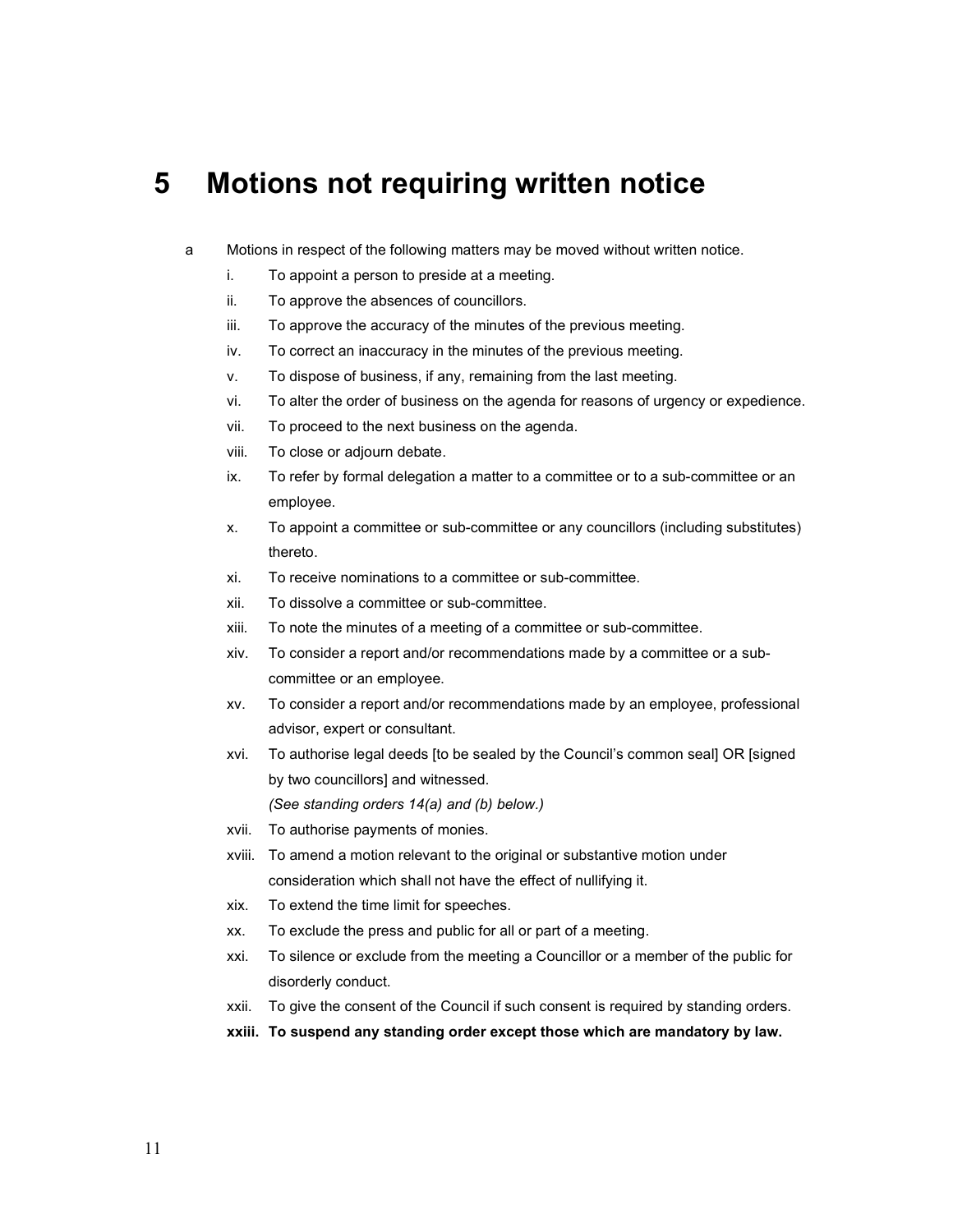- xxiv. To adjourn the meeting.
- xxv. To appoint representatives to outside bodies and to make arrangements for those representatives to report back the activities of outside bodies.
- xxvi. To answer questions from councillors.
- b If a motion falls within the terms of reference of a committee or sub-committee or within the delegated powers conferred on an employee, a referral of the same may be made to such committee or sub-committee or employee provided that the Chairman may direct for it to be dealt with at the present meeting for reasons of urgency or expedience.

#### 6 Rules of debate

- a Motions included in an agenda shall be considered in the order that they appear on the agenda unless the order is changed at the Chairman's direction for reasons of expedience.
- b Subject to standing orders 4(a)–(e) above, a motion shall not be considered unless it has been proposed and seconded.
- c Subject to standing order 3(b)(iii) above, a motion included in an agenda not moved by the councillor who tabled it, may be treated as withdrawn.
- d A motion to amend an original or substantive motion shall not be considered unless proper notice has been given after the original or substantive motion has been seconded and notice of such amendment, shall, if required by the Chairman, be reduced to writing and handed to the Chairman who shall determine the order in which they are considered.
- e A Councillor may move amendments to his own motion. If a motion has already been seconded, an amendment to it shall be with the consent of the seconder.
- f Any amendment to a motion shall be either:
	- i. to leave out words;
	- ii. to add words;
	- iii. to leave out words and add other words.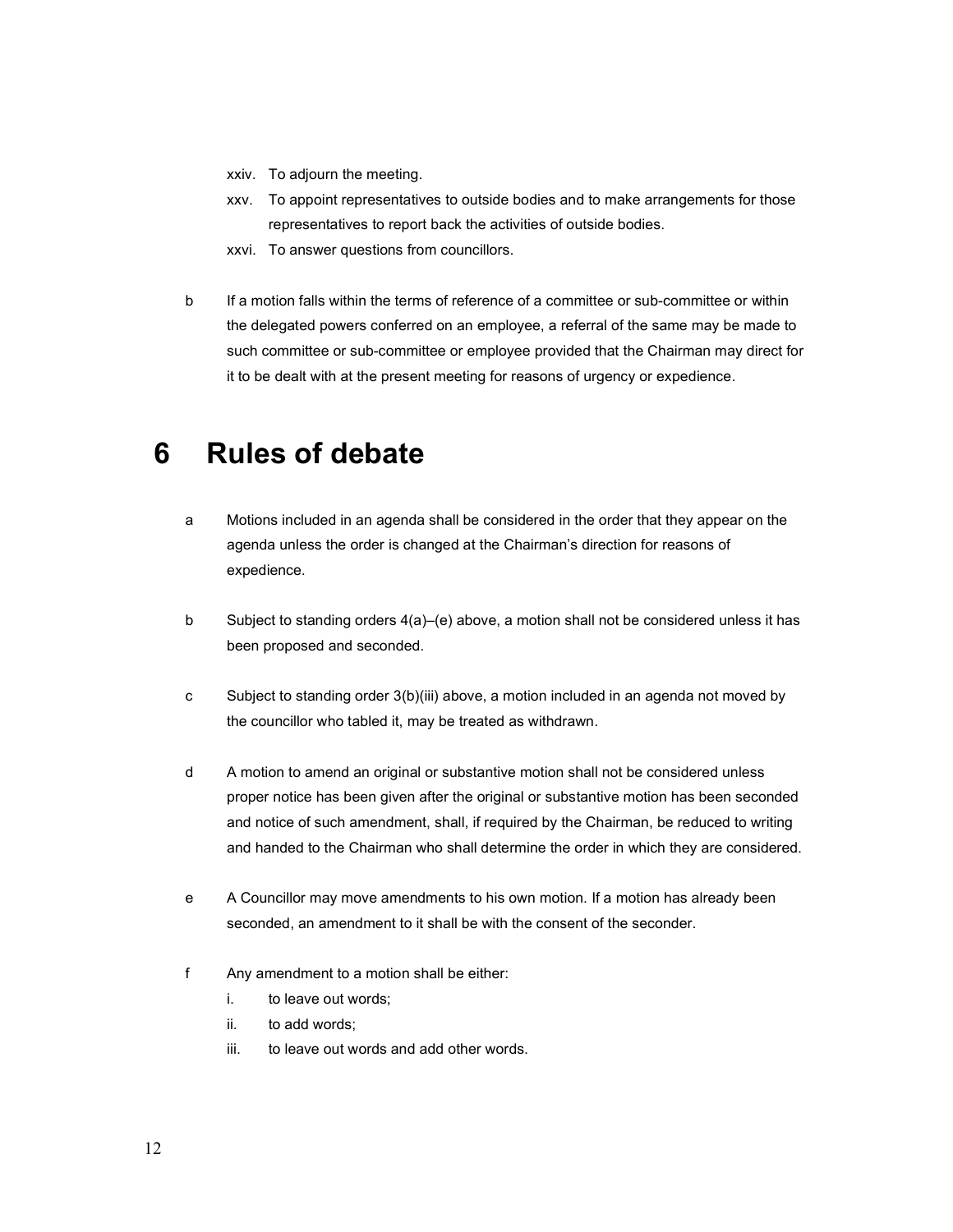- g A proposed or carried amendment to a motion shall not have the effect of rescinding the original or substantive motion under consideration.
- h Only one amendment shall be moved and debated at a time, the order of which shall be directed by the Chairman. No further amendment to a motion shall be moved until the previous amendment has been disposed of.
- i Subject to Standing Order 6(h) above, one or more amendments may be discussed together if the Chairman considers this expedient but shall be voted upon separately.
- j Pursuant to standing order 6(h) above, the number of amendments to an original or substantive motion, which may be moved by a councillor, is limited to one.
- k If an amendment is not carried, other amendments shall be moved in the order directed by the Chairman.
- l If an amendment is carried, the original motion, as amended, shall take the place of the original motion and shall become the substantive motion upon which any further amendment may be moved.
- m The mover of a motion or the mover of an amendment shall have a right of reply at the discretion of the Chairman.
- n Where a series of amendments to an original motion are carried, the mover of the original motion shall have a right of reply in respect of the substantive motion at the very end of debate and immediately before it is put to the vote.
- o Subject to standing orders 6(m) and (n) above, a councillor may not speak further in respect of any one motion except to speak once on an amendment moved by another councillor or to make a point of order or to give a personal explanation.
- p During the debate of a motion, a councillor may interrupt only on a point of order or a personal explanation and the councillor who was interrupted shall stop speaking. A Councillor raising a point of order shall identify the standing order which he considers has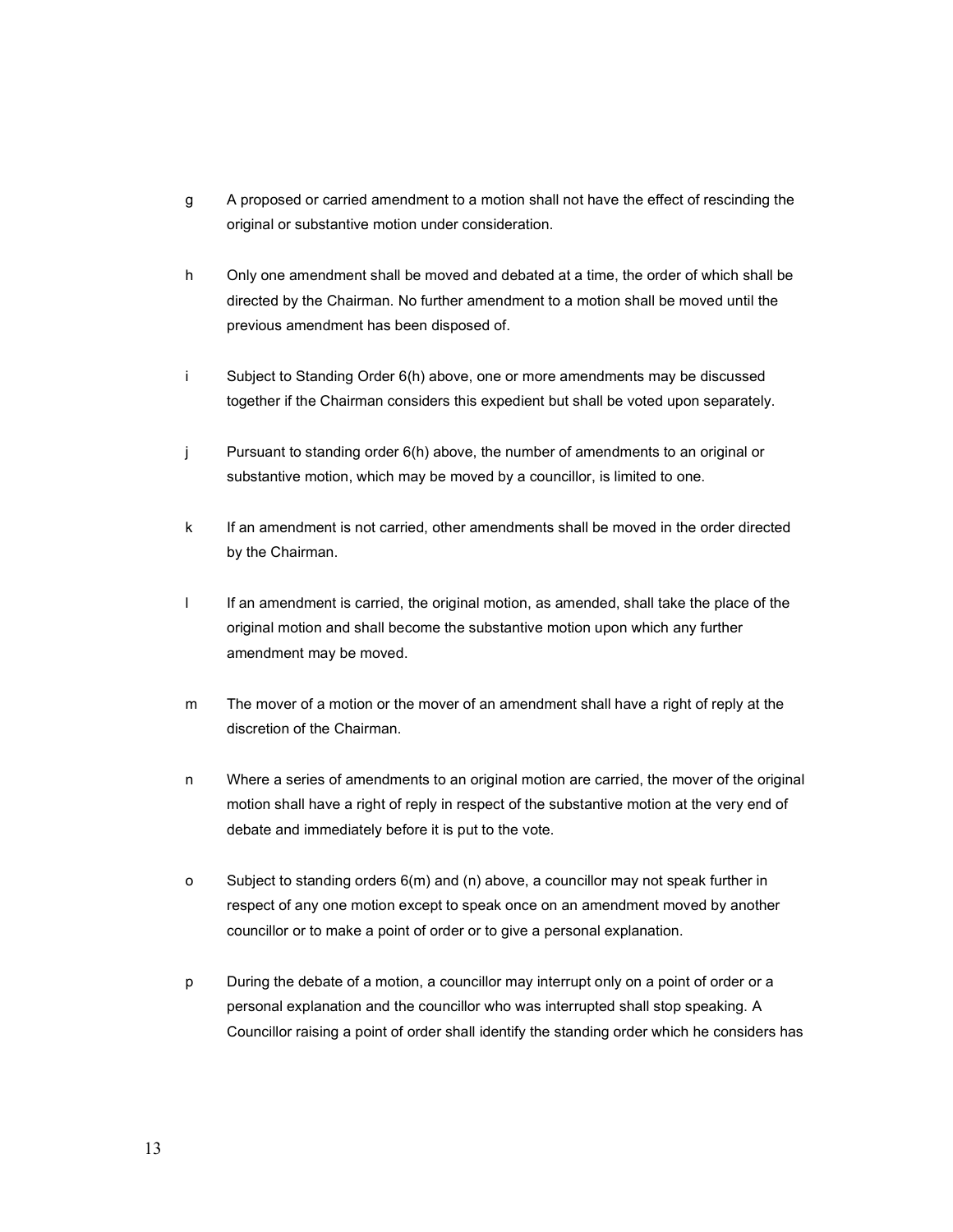been breached or specify the irregularity in the meeting he is concerned by.

- q A point of order shall be decided by the Chairman and his decision shall be final.
- r With the consent of the seconder and/or of the meeting, a motion or amendment may be withdrawn by the proposer. A councillor shall not speak upon the said motion or amendment unless permission for the withdrawal of the motion or amendment has been refused.
- s Subject to standing order 6(o) above, when a councillor's motion is under debate no other motion shall be moved except:
	- i. to amend the motion;
	- ii. to proceed to the next business;
	- iii. to adjourn the debate;
	- iv. to put the motion to a vote;
	- v. to ask a person to be silent or for him to leave the meeting;
	- vi. to refer a motion to a committee or sub-committee for consideration;
	- vii. to exclude the public and press;
	- viii. to adjourn the meeting;
	- ix. to suspend any standing order, except those which are mandatory.
- t In respect of standing order 6(s)(iv) above, the Chairman shall first be satisfied that the motion has been sufficiently debated before it is seconded and put to the vote. The Chairman shall call upon the mover of the motion under debate to exercise or waive his right of reply and shall put the motion to the vote after that right has been exercised or waived. The adjournment of a debate or of the meeting shall not prejudice the mover's right of reply at the resumption.

#### 7 Code of conduct (England)

a All councillors shall observe the code of conduct adopted by the Council.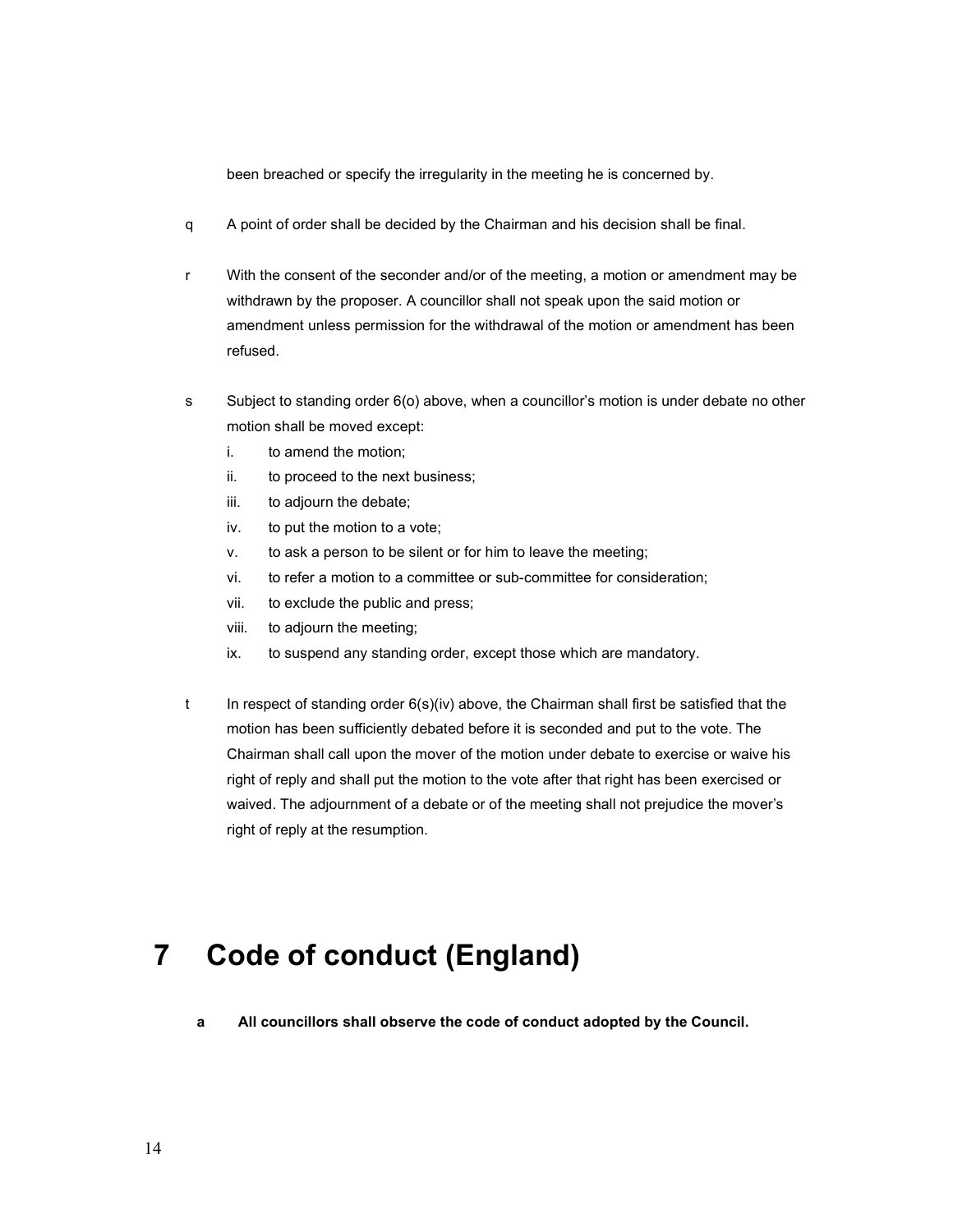- b All councillors are encouraged to undertake training in the code of conduct within 6 months of the delivery of their declaration of acceptance of office and this shall be notified on acceptance of office.
- c If paragraph 12(2) of the code of conduct contained in the Local Authorities (Model Code of Conduct) Order 2007 (SI No.1159) has been adopted by the Council or pursuant to relevant provisions in a statutory code of conduct in force at the time, councillors may exercise the rights contained in standing order 7(d) below only if members of the public are permitted to (i) make representations, (ii) answer questions and (iii) give evidence relating to the business being transacted.
- d Councillors with a prejudicial interest in relation to any item of business being transacted at a meeting may (i) make representations, (ii) answer questions and (iii) give evidence relating to the business being transacted but must, thereafter, leave the room or chamber.

## 8 Questions

- a A councillor may seek an answer to a question concerning any business of the Council provided 5 clear days' notice of the question has been given to the Proper Officer.
- b Questions not related to items of business on the agenda for a meeting shall only be asked during the part of the meeting set aside for such questions.
- c Every question shall be put and answered without discussion.

## 9 Minutes

a If a copy of the draft minutes of a preceding meeting has been circulated to councillors no later than the day of service of the summons to attend the scheduled meeting they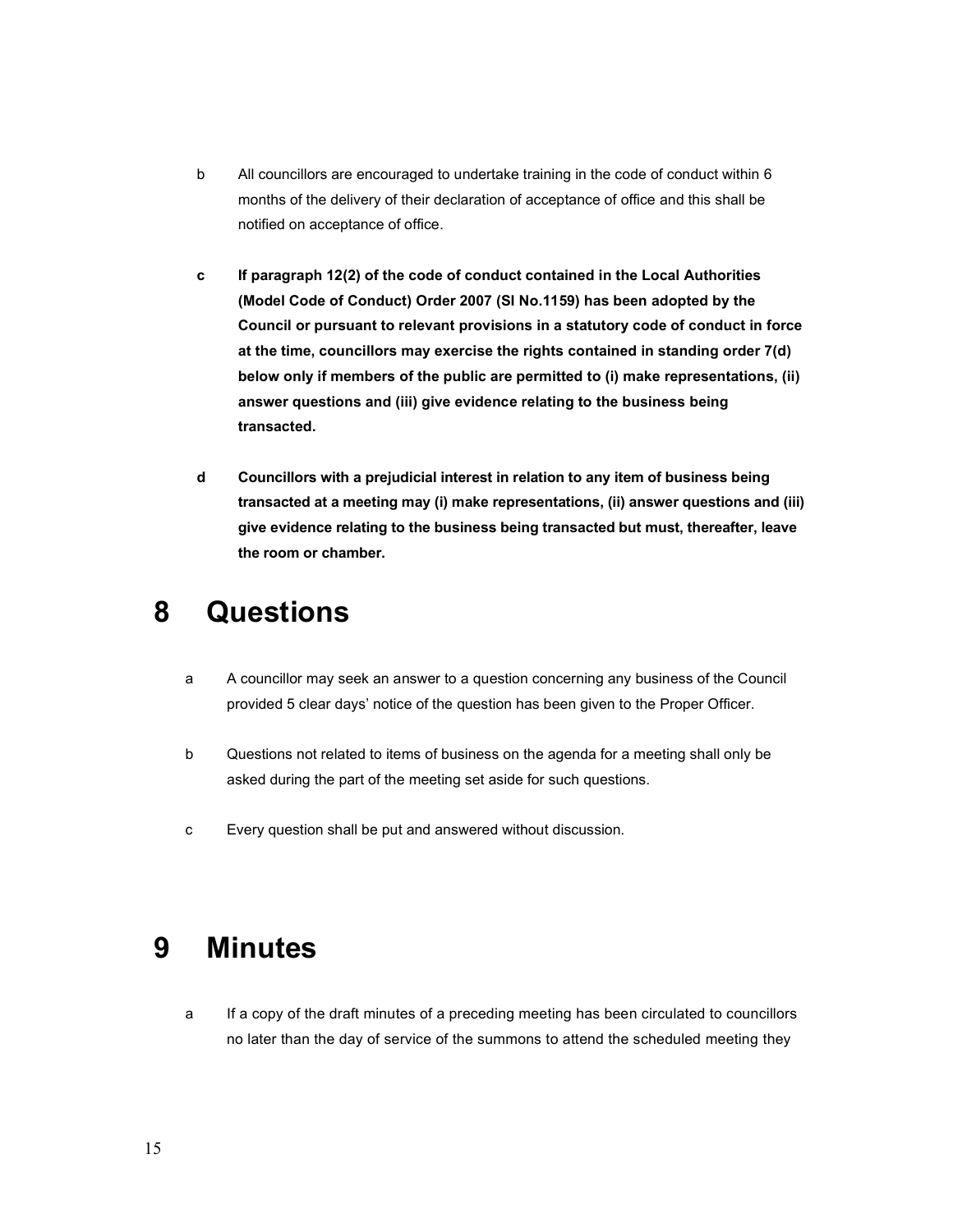shall be taken as read.

- b No discussion of the draft minutes of a preceding meeting shall take place except in relation to their accuracy. A motion to correct an inaccuracy in the minutes shall be raised in accordance with standing order 5(a)(iv) above.
- c Minutes, including any amendment to correct their accuracy, shall be confirmed by resolution and shall be signed by the Chairman of the meeting and stand as an accurate record of the meeting to which the minutes relate.
- d If the Chairman of the meeting does not consider the minutes to be an accurate record of the meeting to which they relate, he shall sign the minutes and include a paragraph in the following terms or to the same effect:

"The Chairman of this meeting does not believe that the minutes of the meeting of the ( ) held on [date] in respect of () were a correct record but his view was not upheld by the majority of the ( ) and the minutes are confirmed as an accurate record of the proceedings."

e Upon a resolution which confirms the accuracy of the minutes of a meeting, any previous draft minutes or recordings of the meeting shall be destroyed.

#### 10 Disorderly conduct

- a No person shall obstruct the transaction of business at a meeting or behave offensively or improperly.
- b If, in the opinion of the Chairman, there has been a breach of standing order 10(a) above, the Chairman shall express that opinion and thereafter any councillor (including the Chairman) may move that the person be silenced or excluded from the meeting, and the motion, if seconded, shall be put forth with and without discussion.
- c If a resolution made in accordance with standing order 10(b) above, is disobeyed, the Chairman may take such further steps as may reasonably be necessary to enforce it and/or he may adjourn the meeting.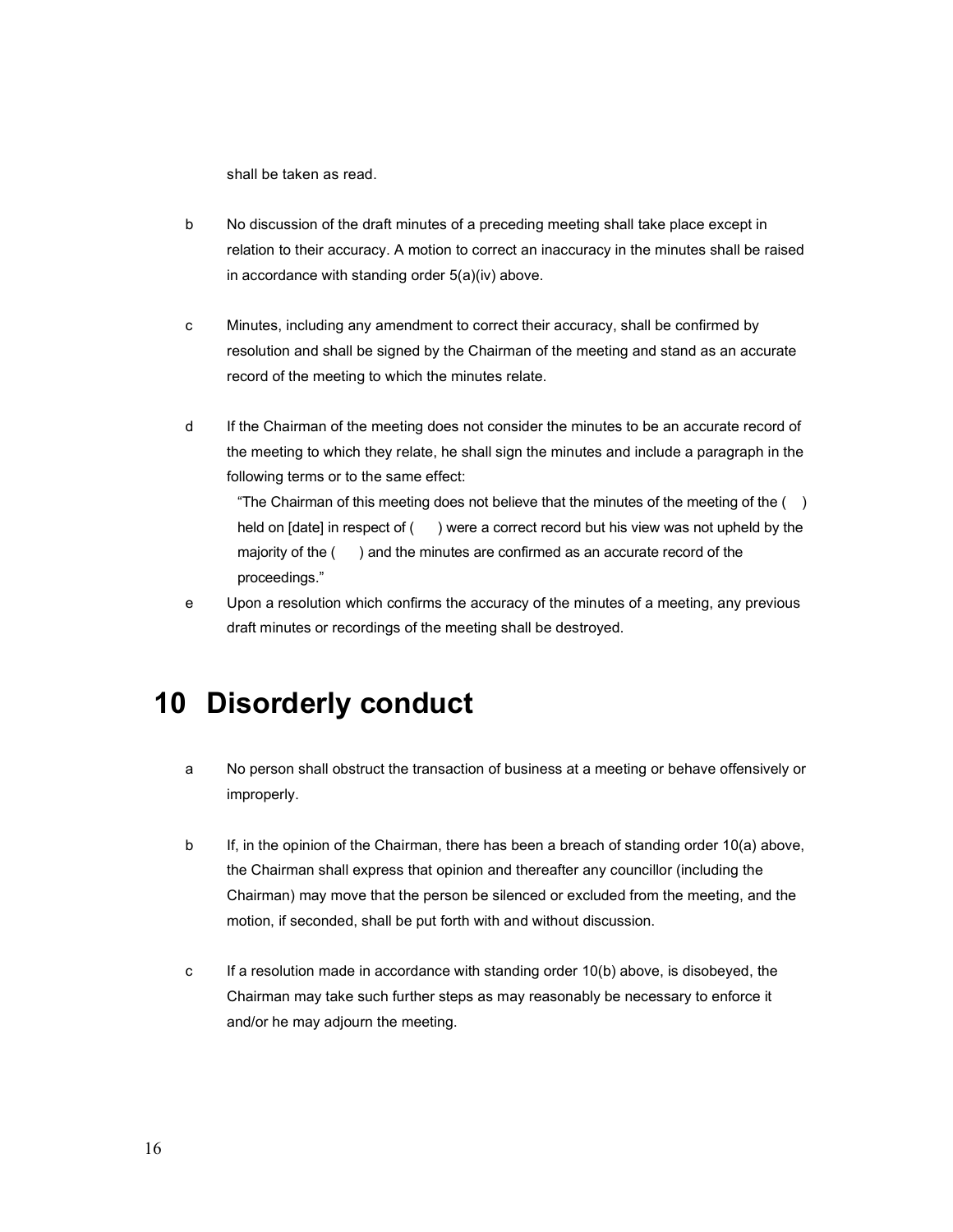## 11 Rescission of previous resolutions

- a A resolution (whether affirmative or negative) of the Council shall not be reversed within 6 months except either by a special motion, the written notice whereof bears the names of at least 2 councillors of the Council, or by a motion moved in pursuance of the report or recommendation of a committee.
- b When a special motion or any other motion moved pursuant to standing order 11(a) above has been disposed of, no similar motion may be moved within a further 6 months.

## 12 Voting on appointments

a Where more than 2 persons have been nominated for a position to be filled by the Council and none of those persons has received an absolute majority of votes in their favour, the name of the person having the least number of votes shall be struck off the list and a fresh vote taken. This process shall continue until a majority of votes is given in favour of one person. Any tie may be settled by the Chairman's casting vote.

## 13 Expenditure

- a Any expenditure incurred by the Council shall be in accordance with the Council's financial regulations.
- b The Council's financial regulations are reviewed quarterly by the Proper Officer and either the Internal Auditor or a Council member, and they are reviewed by full Council once a year.
- c The Council's financial regulations may make provision for the authorisation of the payment of money in exercise of any of the Council's functions to be delegated to a committee, sub-committee or to an employee.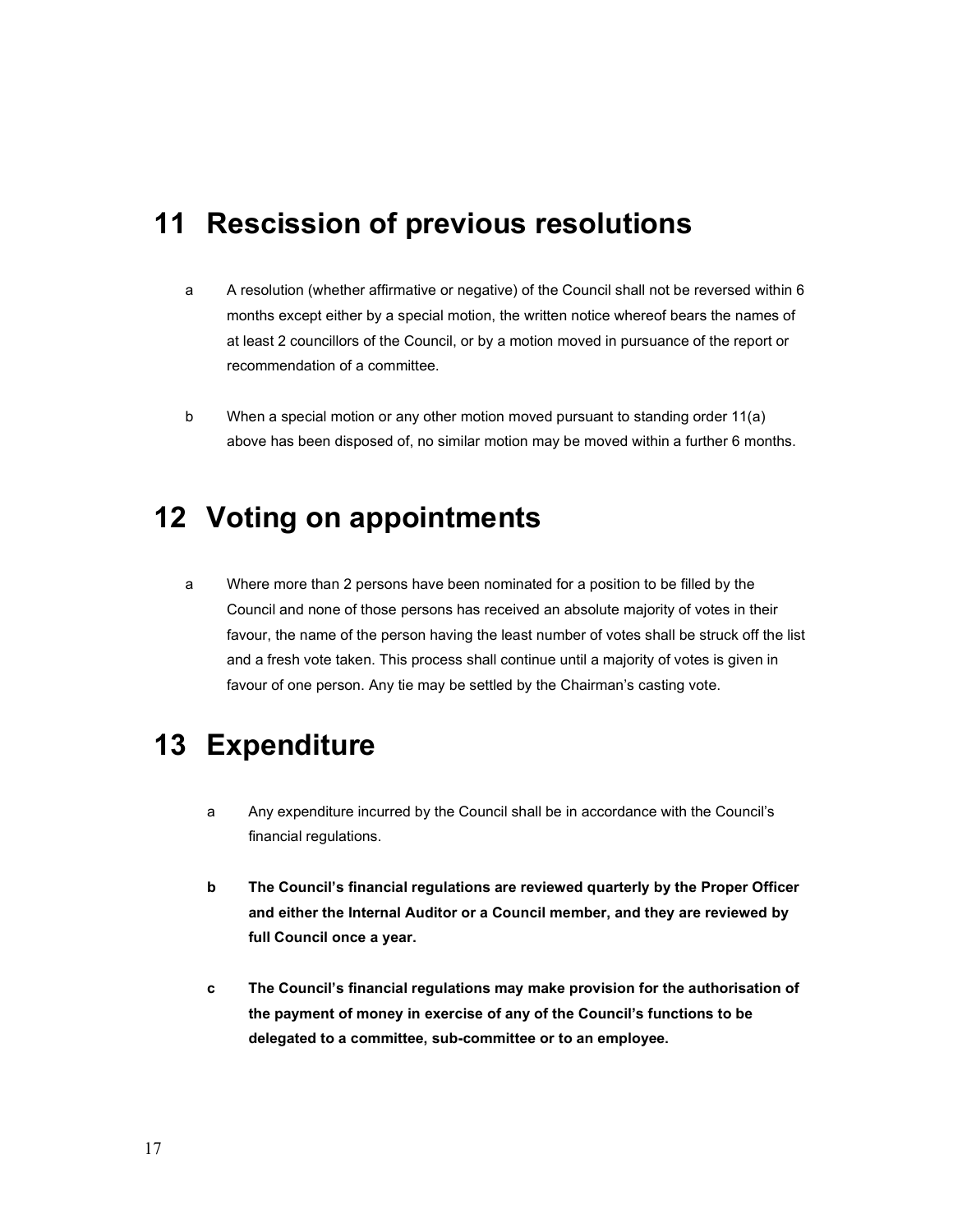#### 14 Execution and sealing of legal deeds

See also standing order 5(a)(xvi) above

a A legal deed shall not be executed on behalf of the Council unless the same has been authorised by a resolution.

In accordance with a resolution made under standing order 14(a) above, any two members of the Council, may sign, on behalf of the Council, any deed required by law and the Proper Officer shall witness their signatures.

#### 15 Committees

See also standing order 1 above

- a The Council may, at its annual meeting, appoint standing committees and may at any other time appoint such other committees as may be necessary, and:
	- i. shall determine their terms of reference;
	- ii. may permit committees to determine the dates of their meetings;
	- iii. shall appoint and determine the term of office of councillor or non-councillor members of such a committee (unless the appointment of non-councillors is prohibited by law) so as to hold office no later than the next annual meeting;
	- iv. may appoint substitute councillors to a committee whose role is to replace ordinary councillors at a meeting of a committee if ordinary councillors of the committee have confirmed to the Proper Officer 5 days before the meeting that they are unable to attend;
	- v. an ordinary member of a committee who has been replaced at a meeting by a substitute member (in accordance with standing order 15(a)(iv) above) shall not be permitted to participate in debate or vote on business at that meeting and may only speak during any public participation session during the meeting;
	- vi. may in accordance with standing orders, dissolve a committee at any time.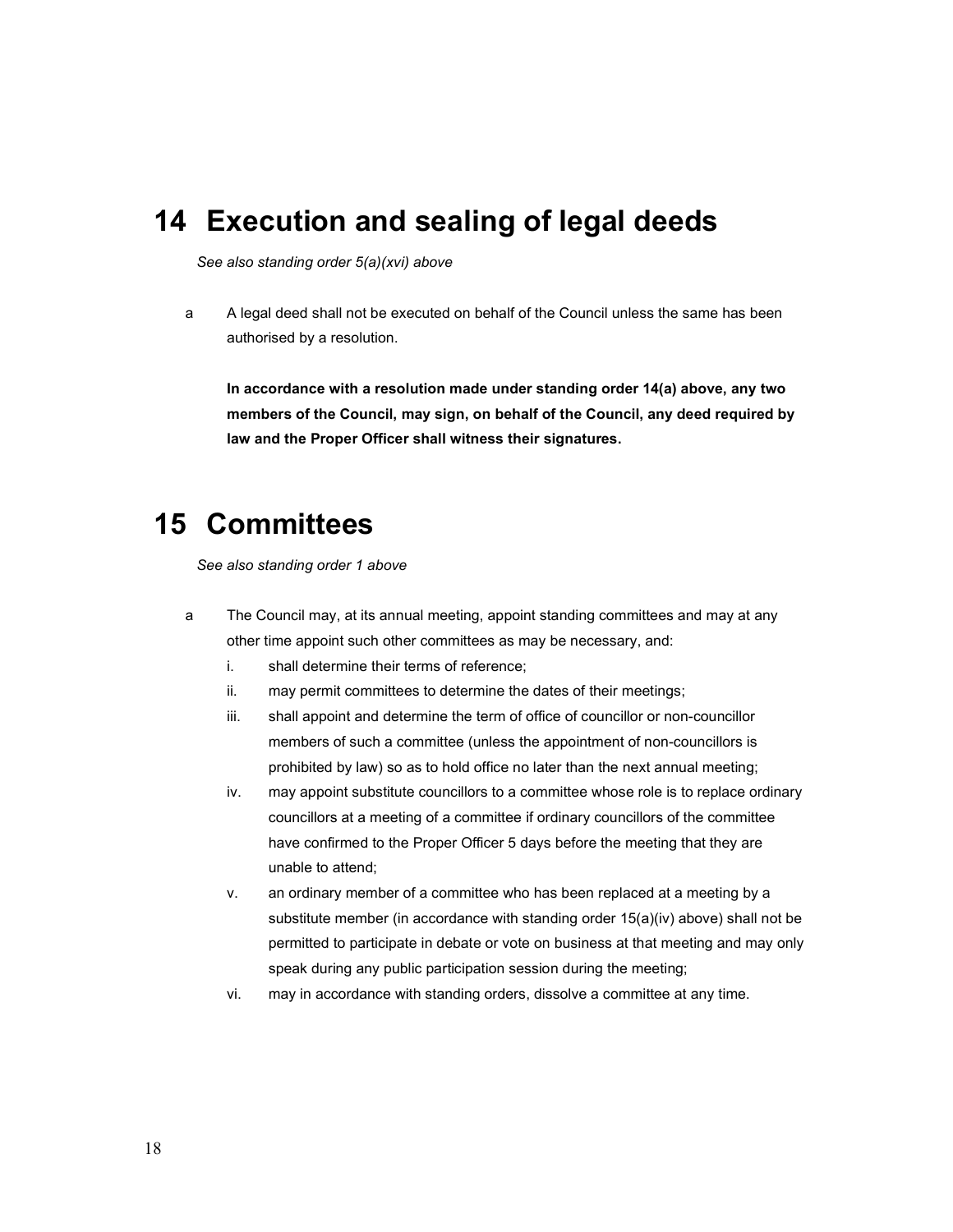## 16 Sub-committees

See also standing order 1 above

a Unless there is a Council resolution to the contrary, every committee may appoint a subcommittee whose terms of reference and members shall be determined by resolution of the committee.

## 17 Extraordinary meetings

See also standing order 1 above

- a The Chairman of the Council may convene an extraordinary meeting of the Council at any time.
- b If the Chairman of the Council does not or refuses to call an extraordinary meeting of the Council within 7 days of having been requested to do so by two councillors, those two councillors may convene an extraordinary meeting of the Council. The statutory public notice giving the time, venue and agenda for such a meeting must be signed by the two councillors.
- c The Chairman of a committee (or a sub-committee) may convene an extraordinary meeting of the committee or sub-committee at any time.
- d If the Chairman of a committee (or a sub-committee) does not or refuses to call an extraordinary meeting within 7 days of having been requested by to do so by 2 councillors, those 2 councillors may convene an extraordinary meeting of a committee (or a sub-committee). The statutory public notice giving the time, venue and agenda for such a meeting must be signed by 2 councillors.

## 18 Advisory committees

See also standing order 1 above

a The Council may appoint advisory committees comprised of a number of councillors and non-councillors.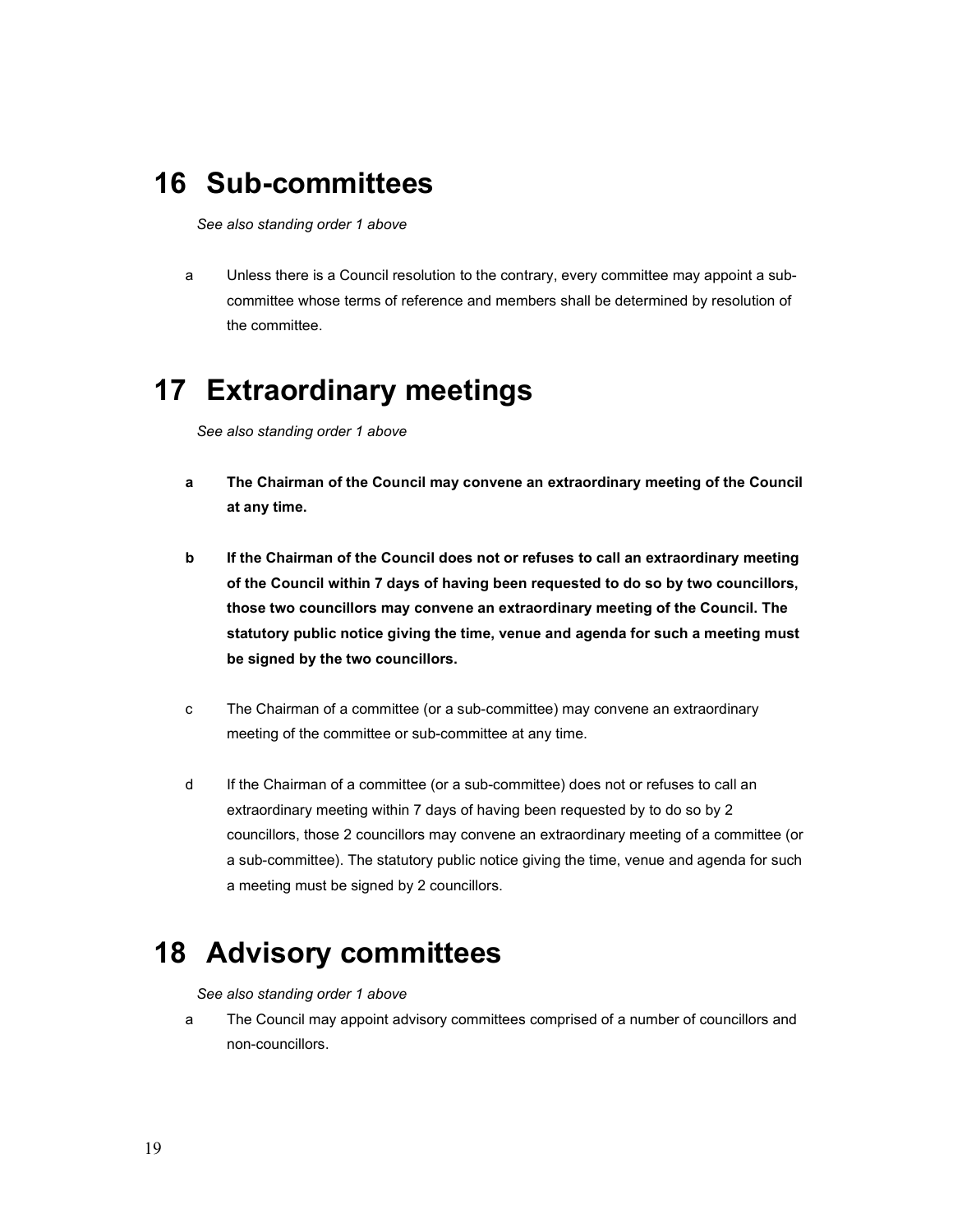#### 19 Accounts and Financial Statement

- a All payments by the Council shall be authorised, approved and paid in accordance with the Council's financial regulations, which shall be reviewed at least annually.
- b The Responsible Financial Officer shall supply to each councillor a statement summarising the Council's receipts and payments for each quarter and the balances held at the end of a quarter. A Financial Statement prepared on the appropriate accounting basis (receipts and payments, or income and expenditure) for a year to 31 March shall be presented to each councillor before the end of the following month of May. The Statement of Accounts of the Council (which is subject to external audit), including the annual governance statement, shall be presented to Council for formal approval before 30 June.

#### 20 Estimates/precepts

- a The Council shall approve written estimates for the coming financial year at its meeting before the end of January.
- b Any committee desiring to incur expenditure shall give the Proper Officer a written estimate of the expenditure recommended for the coming year no later than December.

## 21 Canvassing of and recommendations by councillors

- a Canvassing councillors or the members of a committee or sub-committee, directly or indirectly, for appointment to or by the Council shall disqualify the candidate from such an appointment. The Proper Officer shall disclose the requirements of this standing order to every candidate.
- b A councillor or a member of a committee or sub-committee shall not solicit a person for appointment to or by the Council or recommend a person for such appointment or for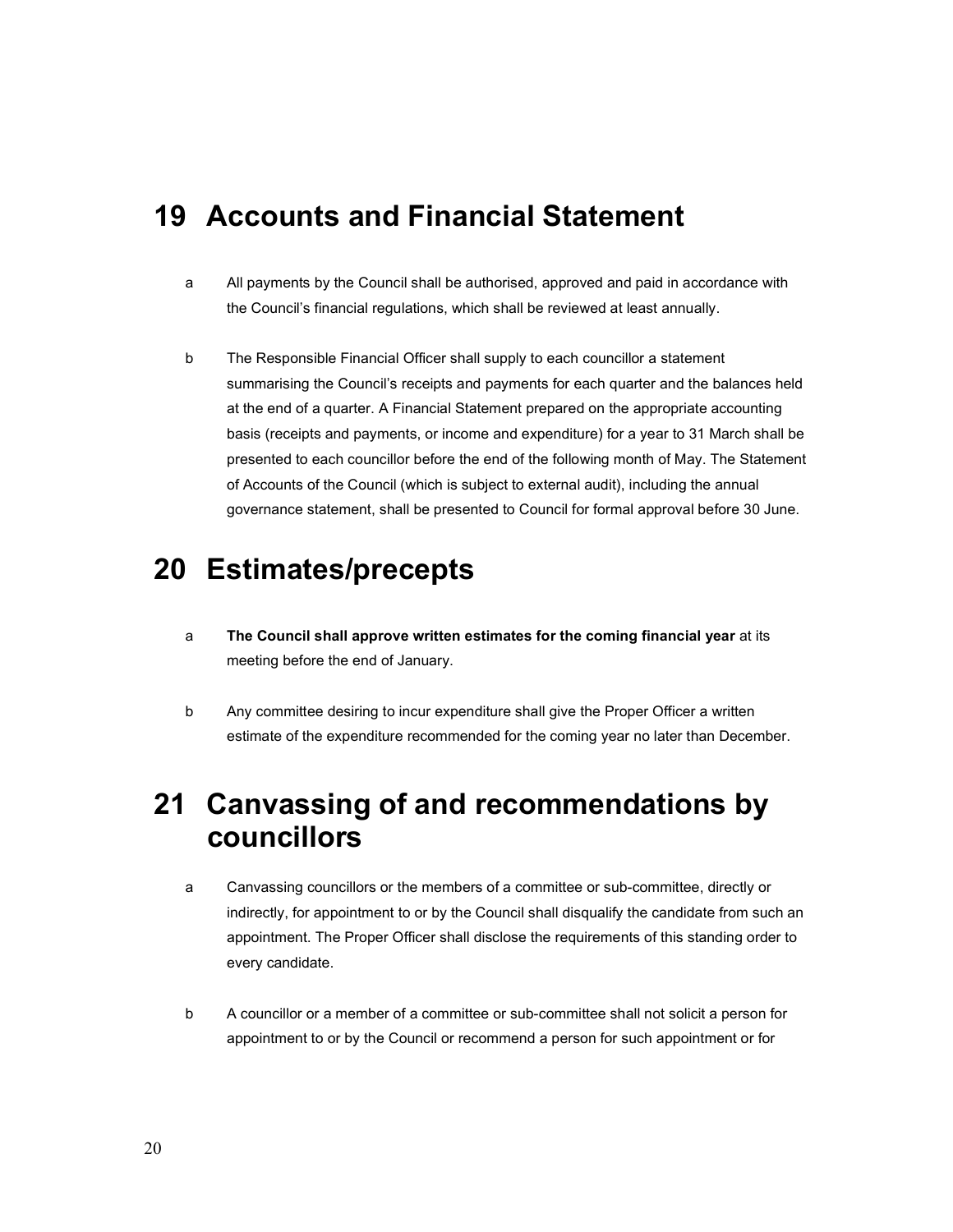promotion; but, nevertheless, any such person may give a written testimonial of a candidate's ability, experience or character for submission to the Council with an application for appointment.

c This standing order shall apply to tenders as if the person making the tender were a candidate for an appointment.

## 22 Inspection of documents

a Subject to standing orders to the contrary or in respect of matters which are confidential, a councillor may, for the purpose of his official duties (but not otherwise), inspect any document in the possession of the Council or a committee or a sub-committee, and request a copy for the same purpose. The minutes of meetings of the Council, its committees or sub-committees shall be available for inspection by councillors.

## 23 Unauthorised activities

- a Unless authorised by a resolution, no individual councillor shall in the name or on behalf of the Council, a committee or a sub-committee:
	- i. inspect any land and/or premises which the Council has a right or duty to inspect; or
	- ii. issue orders, instructions or directions.

## 24 Confidential business

- a Councillors [Wales: and employees] shall not disclose information given in confidence or which they believe, or ought to be aware is of a confidential nature.
- b A councillor in breach of the provisions of standing order 24(a) above may be removed from a committee or a sub-committee by a resolution of the Council.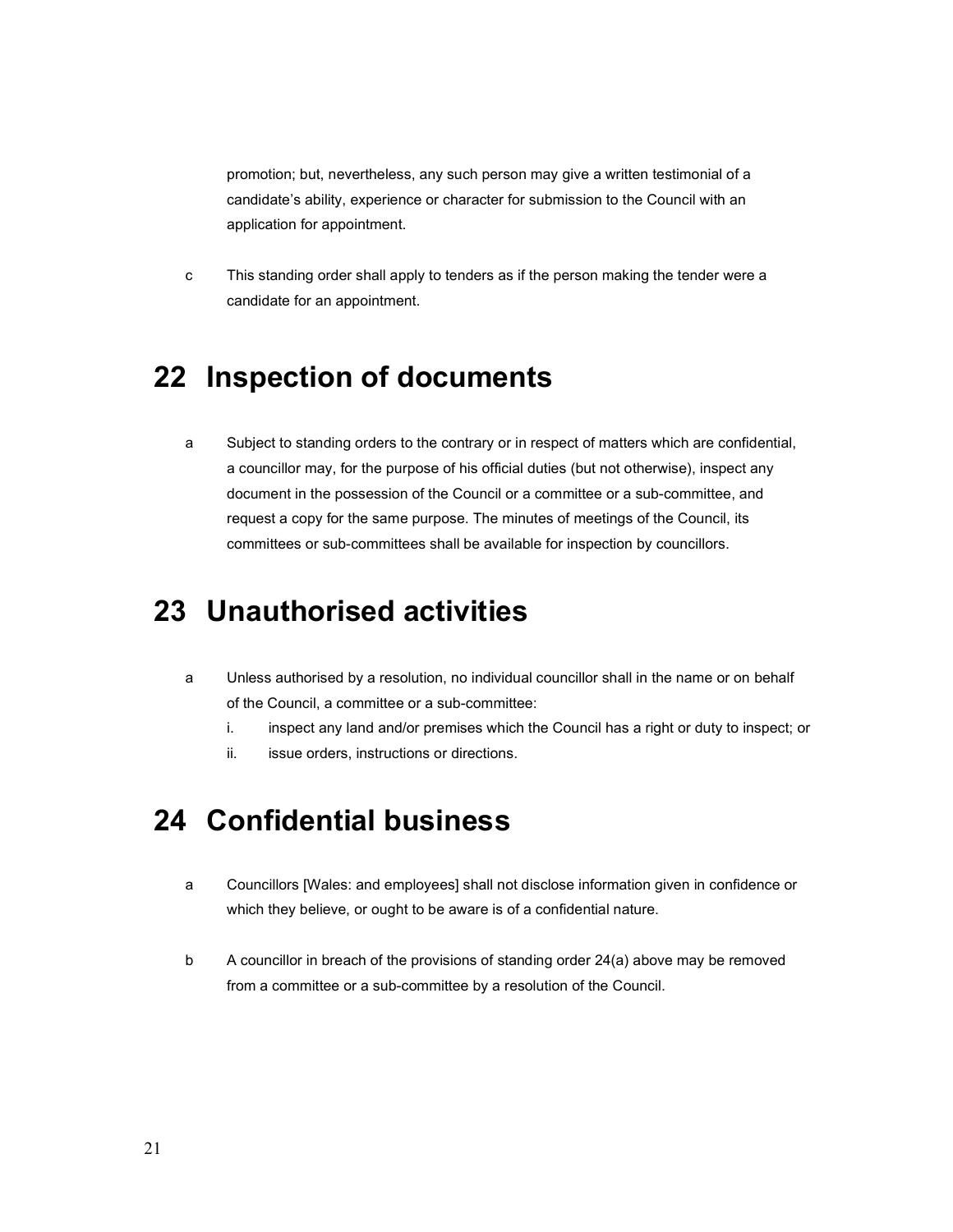#### 25 Power of well-being (England)

- a Before exercising the power to promote well-being, a meeting of the full Council shall have passed a resolution to confirm it has satisfied the prescribed statutory criteria required to qualify as an eligible parish council.
- b The Council's period of eligibility begins on the date that the resolution understanding order 25 (a) above was made and expires on the day before the annual meeting of the Council that takes place in a year of ordinary elections.
- c After the expiry of its preceding period of eligibility, the Council continues to be an eligible council solely for the purpose of completing any activity undertaken in the exercise of the power to promote well-being which was not completed before the expiry of the Council's preceding period of eligibility referred to in standing order 25(b) above.

#### 26 Matters affecting council employees

- a If a meeting considers any matter personal to a Council employee, it shall not be considered until the Council has decided whether or not the press and public shall be excluded pursuant to standing order 1(c) above.
- b Subject to the Council's policy regarding absences from work, the Council's most senior employee shall notify the Chairman or, in his absence, the Vice-Chairman of any absence occasioned by illness or urgency and that person shall report such absence at the next meeting.

## 27 Freedom of Information Act 2000

a All requests for information held by the Council shall be processed in accordance with the Council's policy in respect of handling requests under the Freedom of Information Act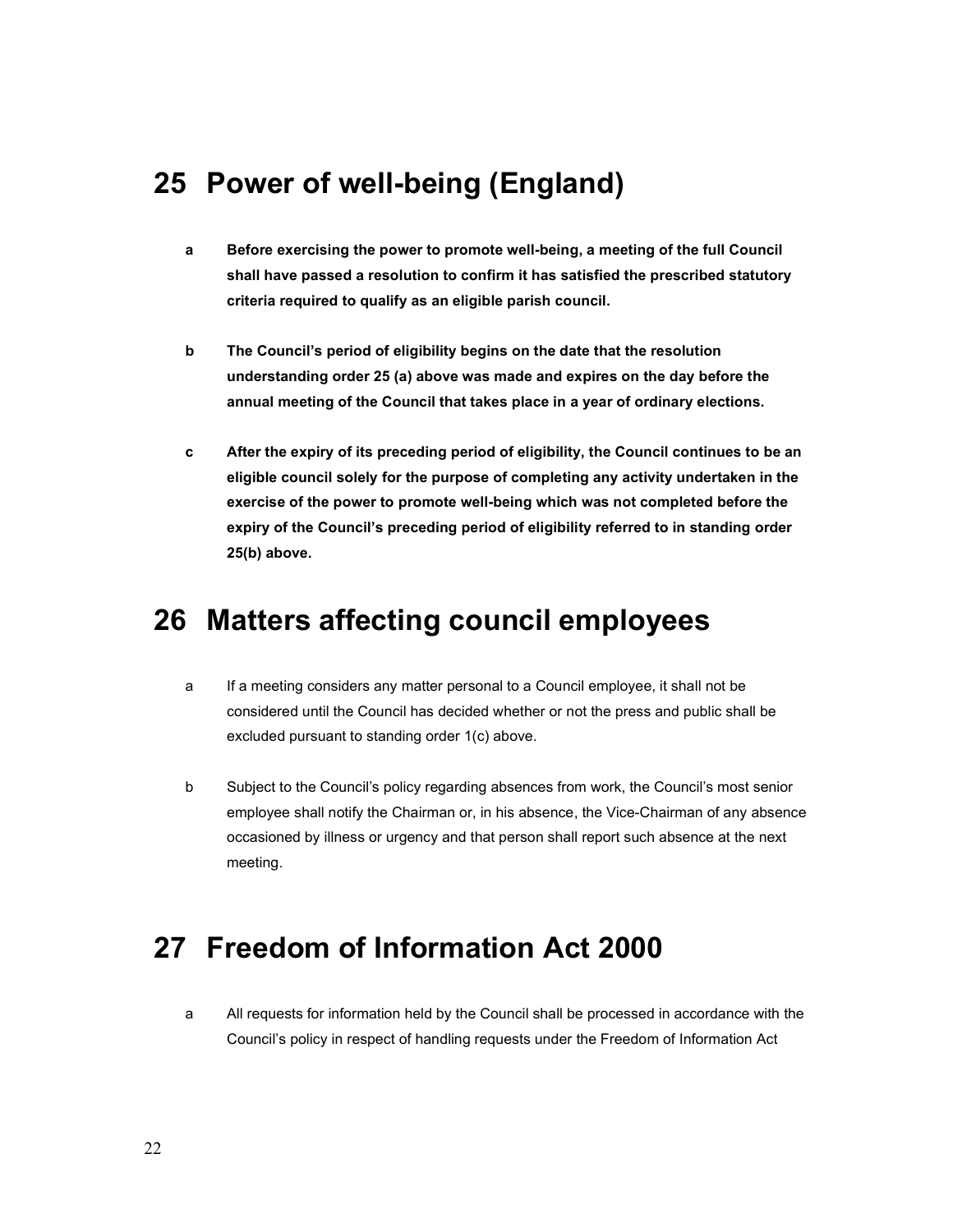2000.

b Correspondence from, and notices served by, the Information Commissioner shall be referred by the Proper Officer to the chairman. The Council shall have the power to do anything to facilitate compliance with the Freedom of Information Act 2000 including exercising the powers of the Proper Officer in respect of Freedom of Information requests set out understanding order 3(b)(x) above.

#### 28 Relations with the press/media

- a All requests from the press or other media for an oral or written statement or comment from the Council shall be undertaken by the Proper Officer of the Council.
- b In respect to dealing with the press and/or other media, councillors shall not, in their official capacity, provide oral or written statements or written articles to the press or other media.

# 29 Liaison with District and County or Unitary Councillors

a An invitation to attend a meeting of the Council shall be sent, together with the agenda, to the councillor of the District and County or Unitary Council [in Wales: County Borough and County Council] representing its electoral ward.

## 30 Financial Controls and Procurement

- a The Council shall consider and approve financial regulations drawn up by the Responsible Financial Officer according to proper practices, and reviewed at least every third year.
- b Financial regulations shall be reviewed regularly and at least annually for fitness of purpose.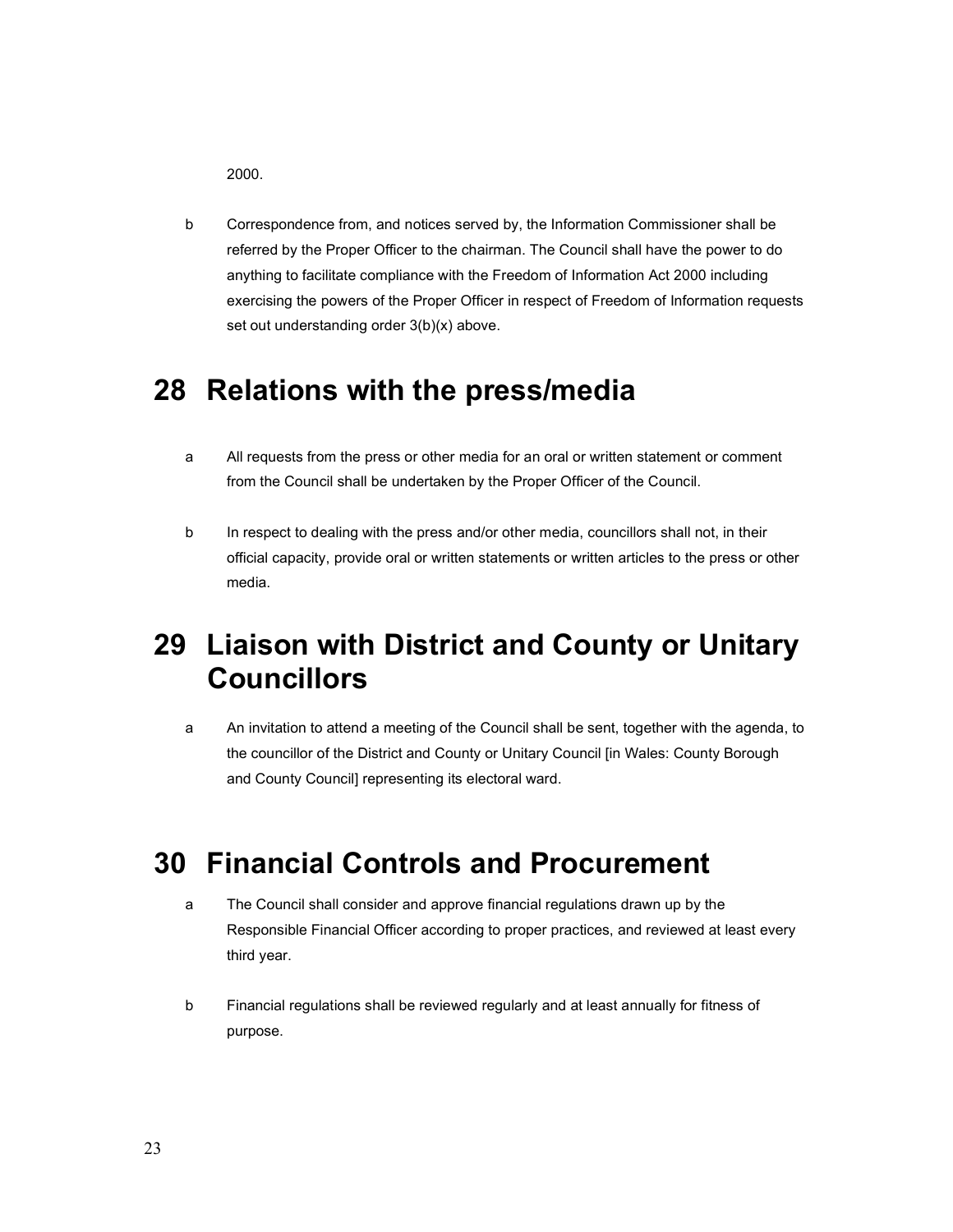- c A public contract regulated by the Public Contracts Regulations 2015 with an estimated value in excess of £25,000 but less than the relevant thresholds in standing order 30(l) is subject to Regulations 109-114 of the Public Contracts Regulations 2015 which include a requirement on the Council to advertise the contract opportunity on the Contracts Finder website regardless of what other means it uses to advertise the opportunity.
- d Subject to additional requirements in the financial regulations of the Council, the tender process for contracts for the supply of goods, materials, services or the execution of works shall include, as a minimum, the following steps:
- e a specification for the goods, materials, services or the execution of works shall be drawn up;
- f an invitation to tender shall be drawn up to confirm (i) the Council's specification (ii) the time, date and address for the submission of tenders (iii) the date of the Council's written response to the tender and (iv) the prohibition on prospective contractors contacting councillors or staff to encourage or support their tender outside the prescribed process;
- g the invitation to tender shall be advertised in a local newspaper and in any other manner that is appropriate;
- h tenders are to be submitted in writing in a sealed marked envelope addressed to the Proper Officer;
- i tenders shall be opened by the Proper Officer in the presence of at least one councillor after the deadline for submission of tenders has passed;
- j tenders are to be reported to and considered by the appropriate meeting of the Council or a committee or sub-committee with delegated responsibility.
- k Neither the Council, nor a committee or a sub-committee with delegated responsibility for considering tenders, is bound to accept the lowest value tender.
- l A public contract regulated by the Public Contracts Regulations 2015 with an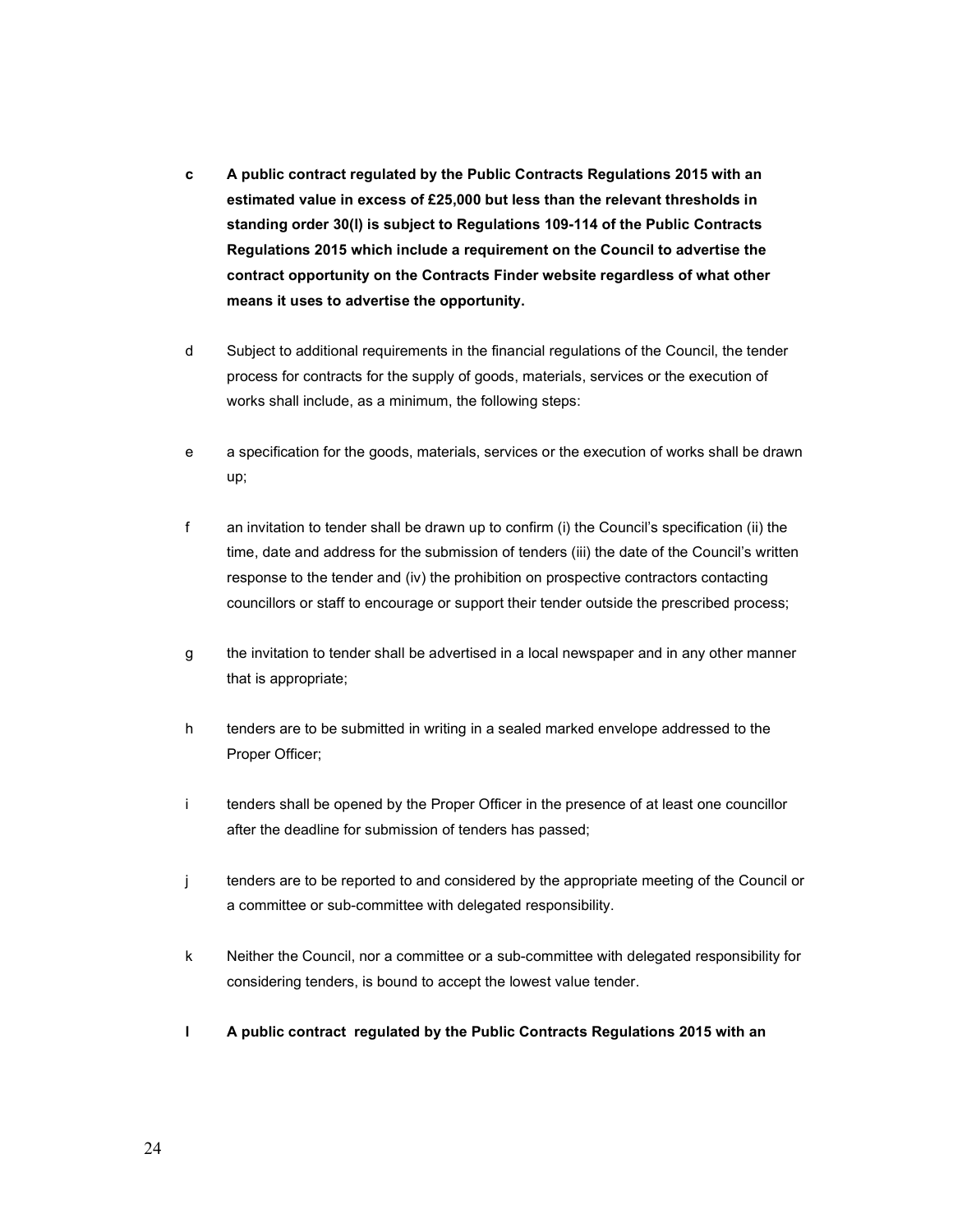estimated value in excess of £181,302 for a public service or supply contract or in excess of £4,551,413 for a public works contract (or other thresholds determined by the European Commission every two years and published in the Official Journal of the European Union (OJEU)) shall comply with the relevant procurement procedures and other requirements in the Public Contracts Regulations 2015 which include advertising the contract opportunity on the Contracts Finder website and in OJEU.

## 31 Allegations of breaches of the code of conduct

- a On receipt of a notification that there has been an alleged breach of the code of conduct the Proper Officer shall refer it to the Chairman.
- b Where the notification relates to a complaint made by the Proper Officer, the Proper Officer shall notify the Chairman, who, upon receipt of such notification, shall nominate a person to assume the duties of the Proper Officer set out in the remainder of this standing order, who shall continue to act in respect of that matter as such until the complaint is resolved.
- c Where a notification relates to a complaint made by an employee (not being the Proper Officer) the Proper Officer shall ensure that the employee in question does not deal with any aspect of the complaint.
- d The subject matter of notifications shall be confidential and, insofar as it is possible to do so by law, the Council (including the Proper Officer and the Chairman) shall take the steps set out below, together with other steps considered necessary, to maintain confidentiality.
	- i. Draft the summonses and agendas in such a way that the identity and subject matter of the complaint are not disclosed.
	- ii. Ensure that any background papers containing the information set out in standing order 31(a) above are not made public.
	- iii. Ensure that the public and press are excluded from meetings as appropriate.
	- iv. Ensure that the minutes of meetings preserve confidentiality.
	- v. Consider any liaison that may be required with the person or body with statutory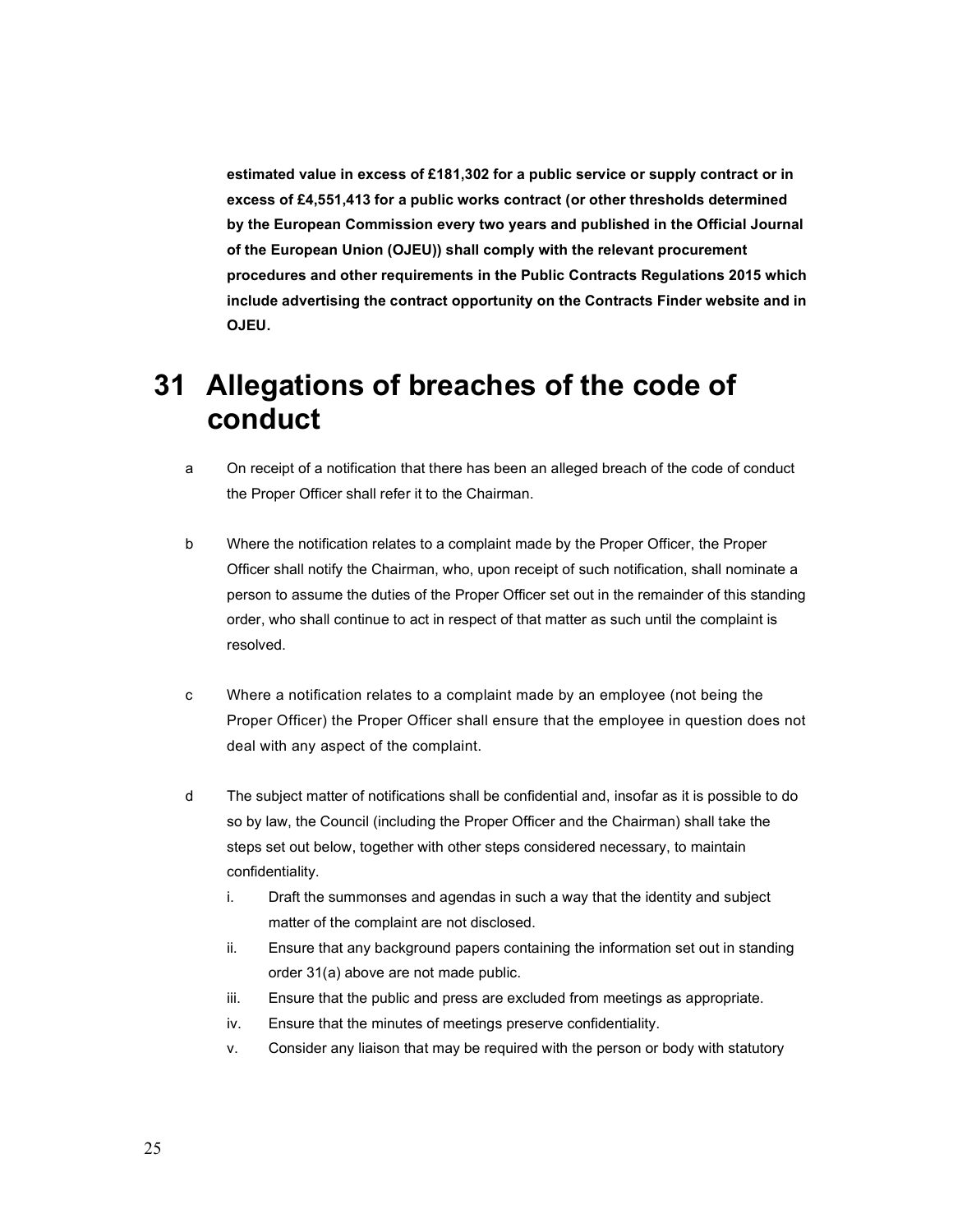responsibility for the investigation of the matter.

- e Standing order 31(d) above should not be taken to prohibit the Council (whether through the Proper Officer or the Chairman) from disclosing information to members and officers of the Council or to other persons where such disclosure is necessary to deal with the complaint or is required by law.
- f The Council shall have the power to:
	- i. seek documentary and other evidence from the person or body with statutory responsibility for investigation of the matter;
	- ii. seek and share information relevant to the complaint;
	- iii. grant the member involved a financial indemnity in respect of legal costs, which shall be in accordance with the law and subject to approval by a meeting of the full Council.
- g References in standing order 31 to a notification shall be taken to refer to a communication of any kind which relates to a breach or an alleged breach of the code of conduct by a councillor.

## 32 Variation, revocation and suspension of standing orders

- a Any or every part of the standing orders, except those which are mandatory by law, may be suspended by resolution in relation to any specific item of business.
- b A motion to permanently add to or to vary or to revoke one or more of the Council's standing orders not mandatory by law shall not be carried unless two-thirds of the councillors at a meeting of the Council vote in favour of the same.

#### 33 Standing orders to be given to councillors

a The Proper Officer must provide a copy of the Council's standing orders to a councillor upon delivery of his declaration of acceptance of office.